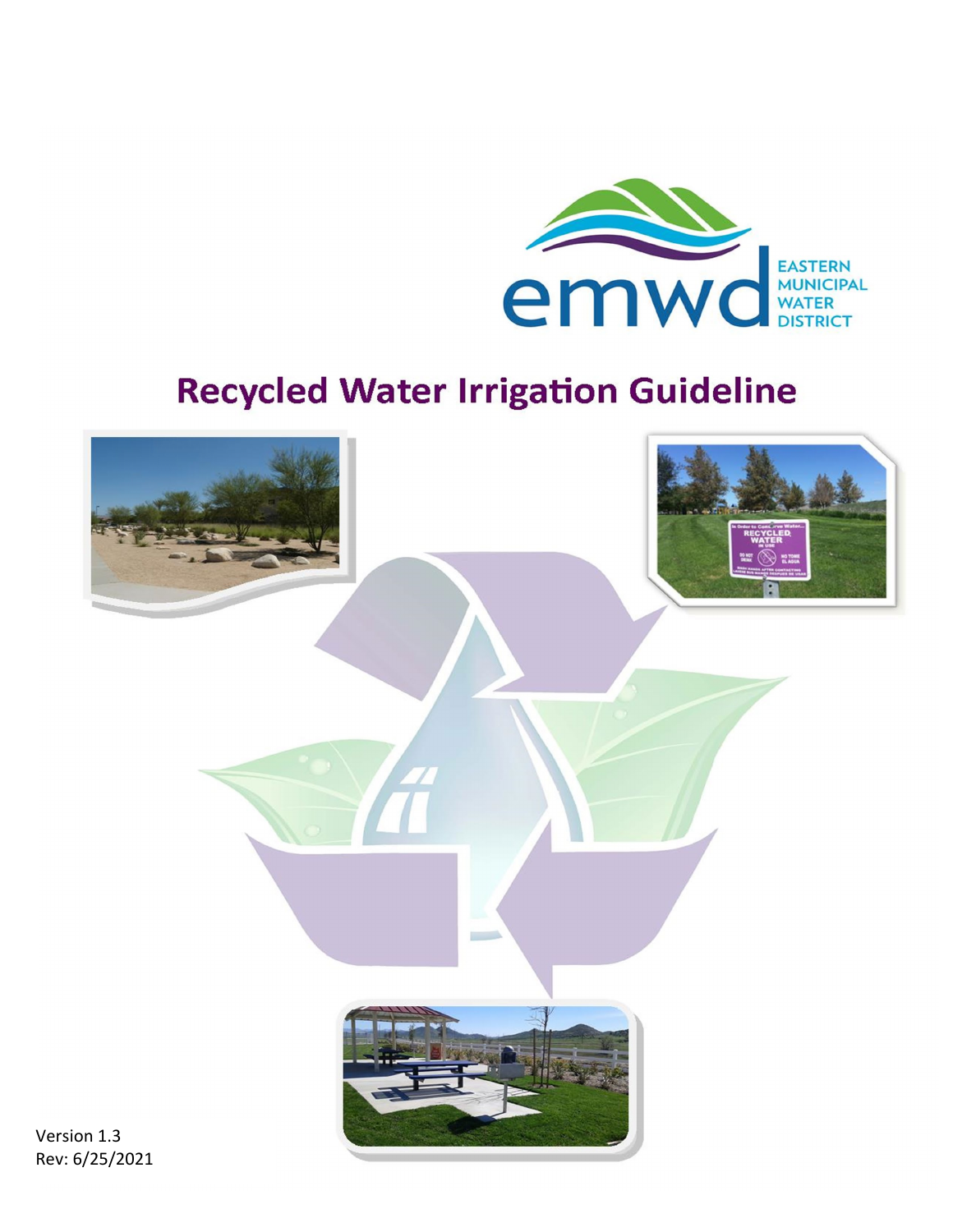# **Table of Contents**

| Section 1.                                                                         |  |  |  |  |  |
|------------------------------------------------------------------------------------|--|--|--|--|--|
| Α.                                                                                 |  |  |  |  |  |
| Β.                                                                                 |  |  |  |  |  |
| C.                                                                                 |  |  |  |  |  |
| D.                                                                                 |  |  |  |  |  |
| <b>Section 2.</b>                                                                  |  |  |  |  |  |
| А.                                                                                 |  |  |  |  |  |
| Β.                                                                                 |  |  |  |  |  |
| C.                                                                                 |  |  |  |  |  |
| D.                                                                                 |  |  |  |  |  |
| Ε.                                                                                 |  |  |  |  |  |
| F.                                                                                 |  |  |  |  |  |
| G.                                                                                 |  |  |  |  |  |
| Section 3.<br>Recycled Water Irrigation Design Requirements RWUP, RWUE, & RWIP  11 |  |  |  |  |  |
| А.                                                                                 |  |  |  |  |  |
| Β.                                                                                 |  |  |  |  |  |
| C.                                                                                 |  |  |  |  |  |
| D.                                                                                 |  |  |  |  |  |
| Ε.                                                                                 |  |  |  |  |  |
| F.                                                                                 |  |  |  |  |  |
| G.                                                                                 |  |  |  |  |  |
|                                                                                    |  |  |  |  |  |
| Η.                                                                                 |  |  |  |  |  |
| I.                                                                                 |  |  |  |  |  |
| Section 4.                                                                         |  |  |  |  |  |
| А.                                                                                 |  |  |  |  |  |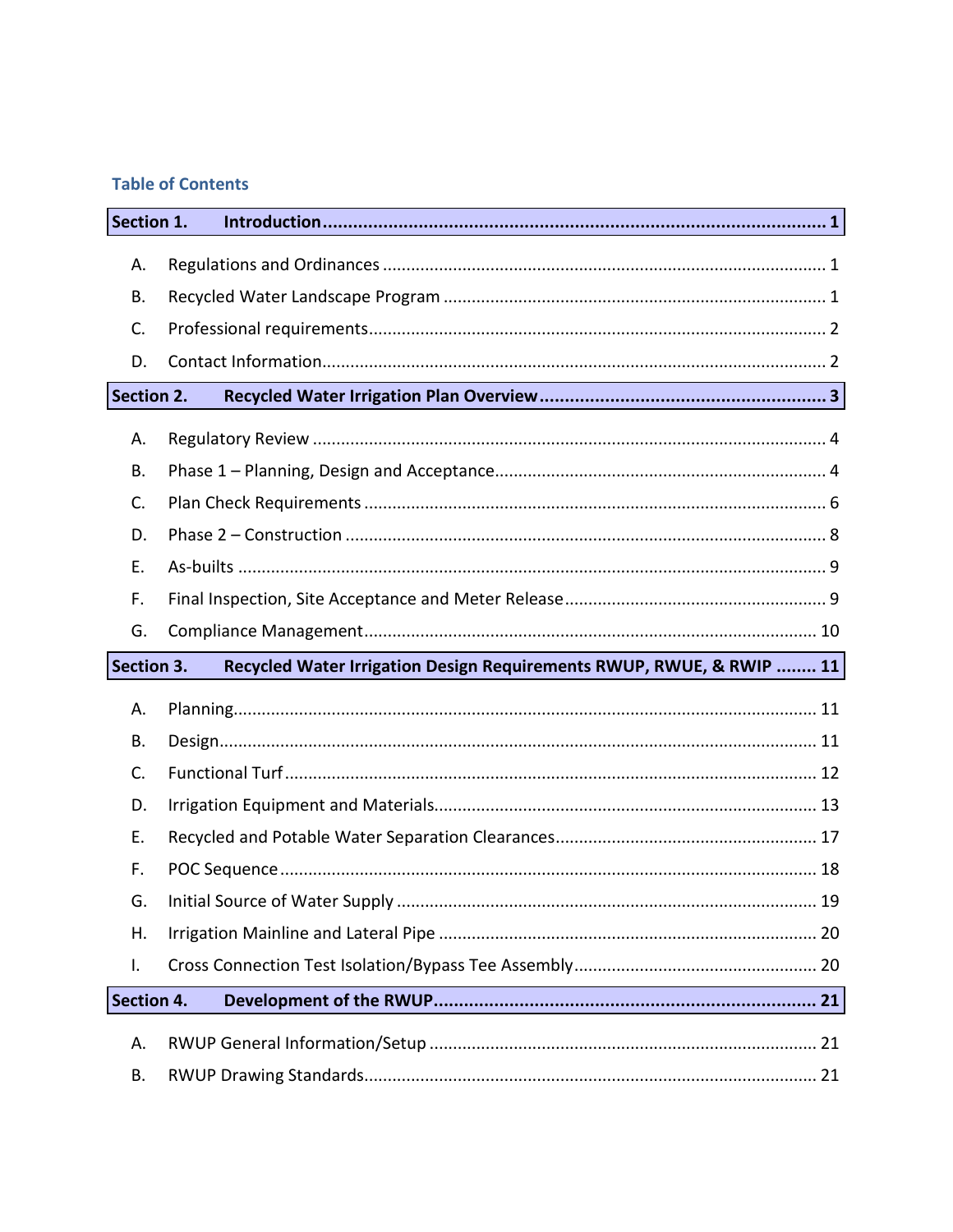| Section 5. |  |                                                                          |  |
|------------|--|--------------------------------------------------------------------------|--|
| Α.         |  |                                                                          |  |
| В.         |  |                                                                          |  |
| Section 6. |  |                                                                          |  |
| Α.         |  |                                                                          |  |
| В.         |  |                                                                          |  |
| Section 7. |  |                                                                          |  |
| А.         |  |                                                                          |  |
| <b>B.</b>  |  |                                                                          |  |
| C.         |  |                                                                          |  |
| Section 8. |  | <b>EMWD Recycled Water Landscape Guideline Toolbox/CAD Standards  31</b> |  |
| Α.         |  |                                                                          |  |
| <b>B.</b>  |  |                                                                          |  |
| Section 9. |  |                                                                          |  |
| А.         |  |                                                                          |  |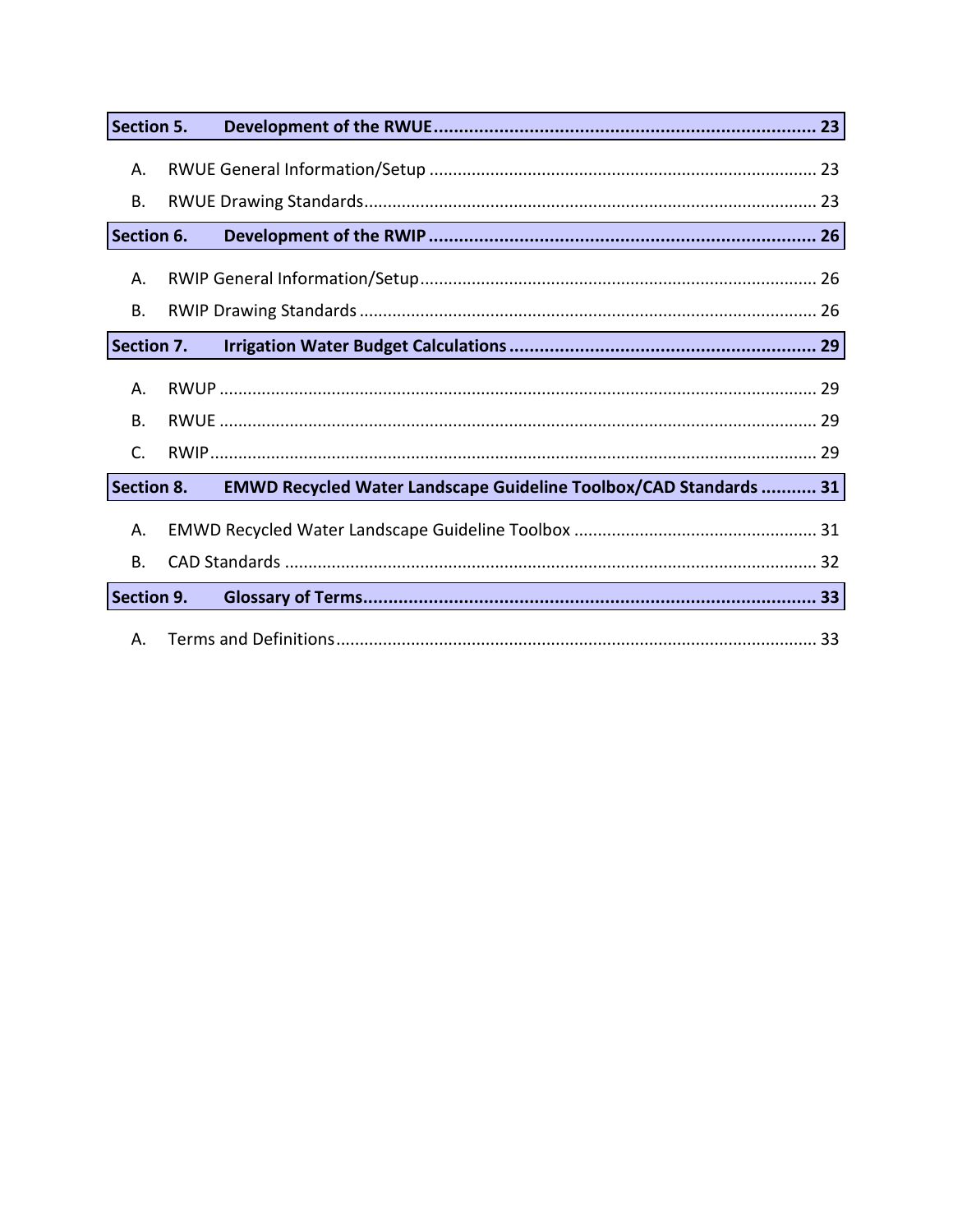## <span id="page-3-0"></span>**Section 1. Introduction**

Eastern Municipal Water District (EMWD or District) is a full service agency providing water, wastewater and recycled water services to a 555-square mile service area from Moreno Valley southward along the I-215 corridor to Temecula and eastward to Hemet and San Jacinto. EMWD service area encompasses seven cities and unincorporated Riverside County and has a population of 795,000 residents.

In order to help continue providing sustainable and reliable water supplies to its customers, EMWD is committed to maximizing the beneficial use of recycled water for common area landscape.

This document along with the entire EMWD Recycled Water Landscape Guideline Toolbox (Toolbox – See Section 8 of this document for the Toolbox's contents) are intended to support land use agencies, park districts, school districts, developers, engineers, landscape architects, and contractors in the safe, cost effective, and sustainable planning, design, construction, and management of landscape systems utilizing recycled water.

NOTE: THIS DOCUMENT IS A GENERAL OVERVIEW OF THE RECYCLED WATER. SEE "CAD STANDARD GUIDELINE" FOR MOST CURRENT DESIGN REQUIREMENTS

- <span id="page-3-1"></span>A. Regulations and Ordinances
	- 1. All public and onsite recycled water facilities and use shall be consistent with and adhere to the requirements described in:
		- a. Eastern Municipal Water District Administrative Code
		- b. Ordinance No. 859, Ordinance of the County of Riverside, Establishing Water Efficient Landscape Requirements
		- c. All applicable Federal, State, or Local statutes, regulations, ordinances , and policies
- <span id="page-3-2"></span>B. Recycled Water Landscape Program
	- 1. Recycled water is a safe, reliable, and sustainable source of supply.
	- 2. EMWD's regulatory responsibilities necessitate the oversight of "post meter" landscape irrigation systems. EMWD's Recycled Water Landscape Program addresses the planning, design, construction, and management of recycled water landscape irrigation in accordance with regulatory requirements while achieving maximum beneficial use.
	- 3. EMWD's Recycled Water Landscape Program main objectives are regulatory compliance and data acquisition.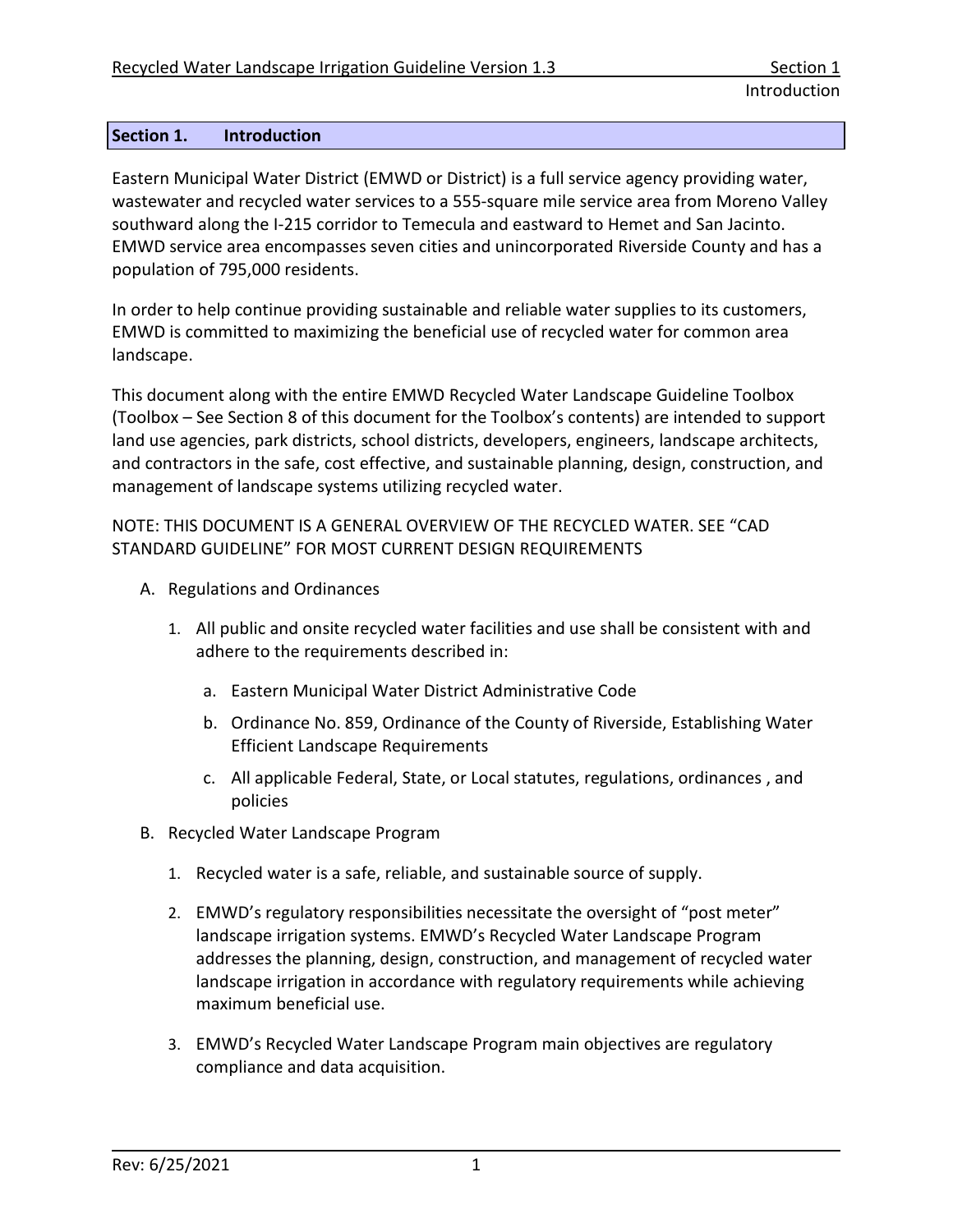- 4. EMWD has provided numerous resources intended to aid engineers, landscape architects, and irrigation designers in file management, drafting, and formatting standards set by EMWD and the Division of Drinking Water's (DDW) Title 22 California Code of Regulations. The personnel involved in drafting and preparing any recycled water plans and exhibits shall be responsible for complying with the practices outlined in the Toolbox for their respective projects.
- 5. For a complete list of the contents included in the Toolbox, see Section 8 in this document.
- <span id="page-4-0"></span>C. Professional requirements

| <b>PLAN TYPE</b> | PROFESSIONAL LICENSE REQUIRED |                               |  |
|------------------|-------------------------------|-------------------------------|--|
|                  | <b>CIVIL ENGINEER</b>         | LANDSCAPE<br><b>ARCHITECT</b> |  |
| <b>RWUP</b>      | <b>YES</b>                    | <b>YES</b>                    |  |
| <b>RWUE</b>      | <b>YES</b>                    | <b>YES</b>                    |  |
| <b>RWIP</b>      |                               | YES                           |  |

Where both are noted it can be either or.

<span id="page-4-1"></span>D. Contact Information

Eastern Municipal Water District ATTN: New Business Development/Recycled Water Plan Check 2270 Trumble Road P.O. Box 8300 Perris, California 92572-8300 Phone: 951.928.3777 800.426.3693 Fax: 951.928.6177 Web: www.emwd.org E-mail: [!RWIrrigationPlanChk@emwd.org](mailto:!RWIrrigationPlanChk@emwd.org) Contact: New Business Development/Recycled Water Plan Check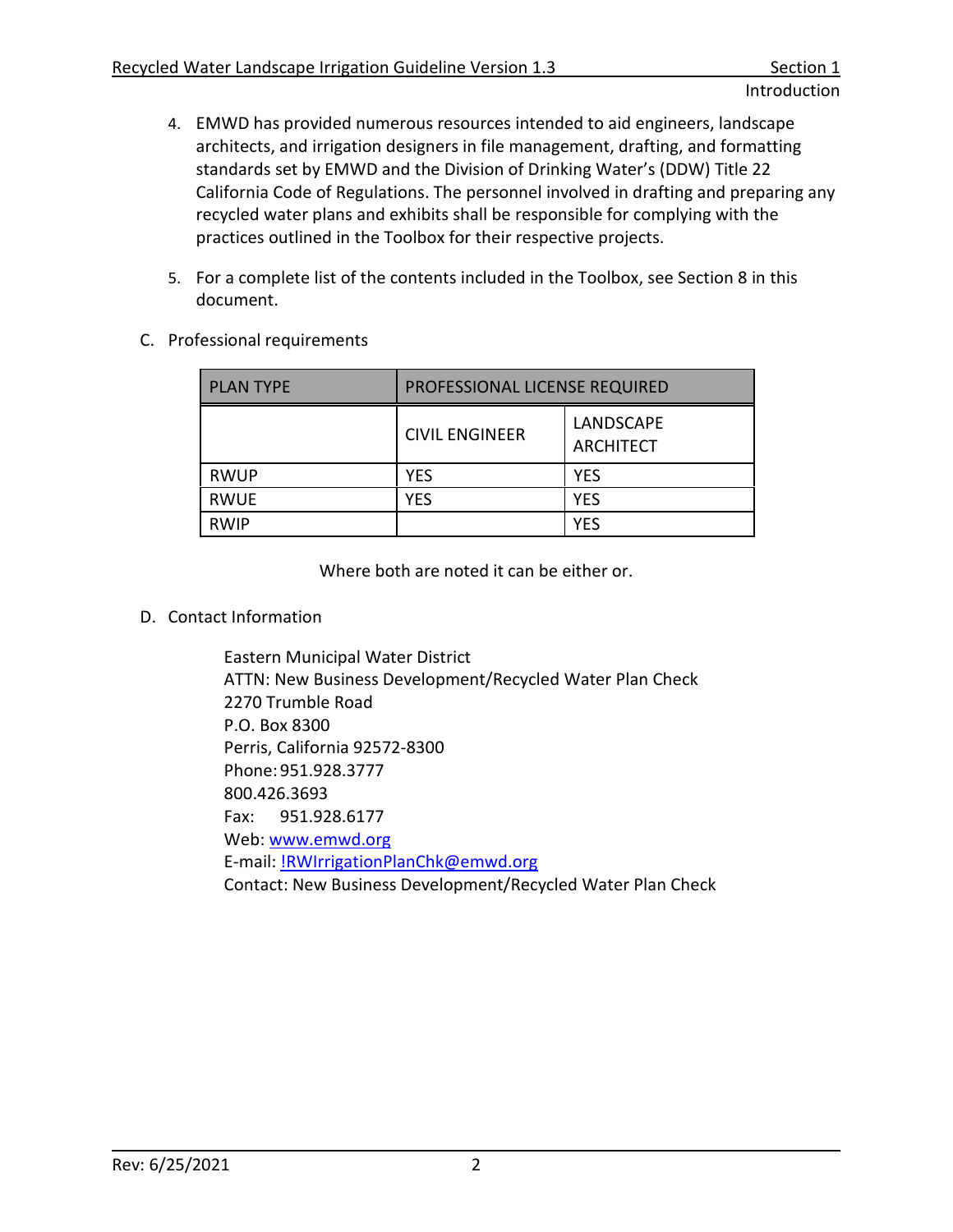## <span id="page-5-0"></span>**Section 2. Recycled Water Irrigation Plan Overview**

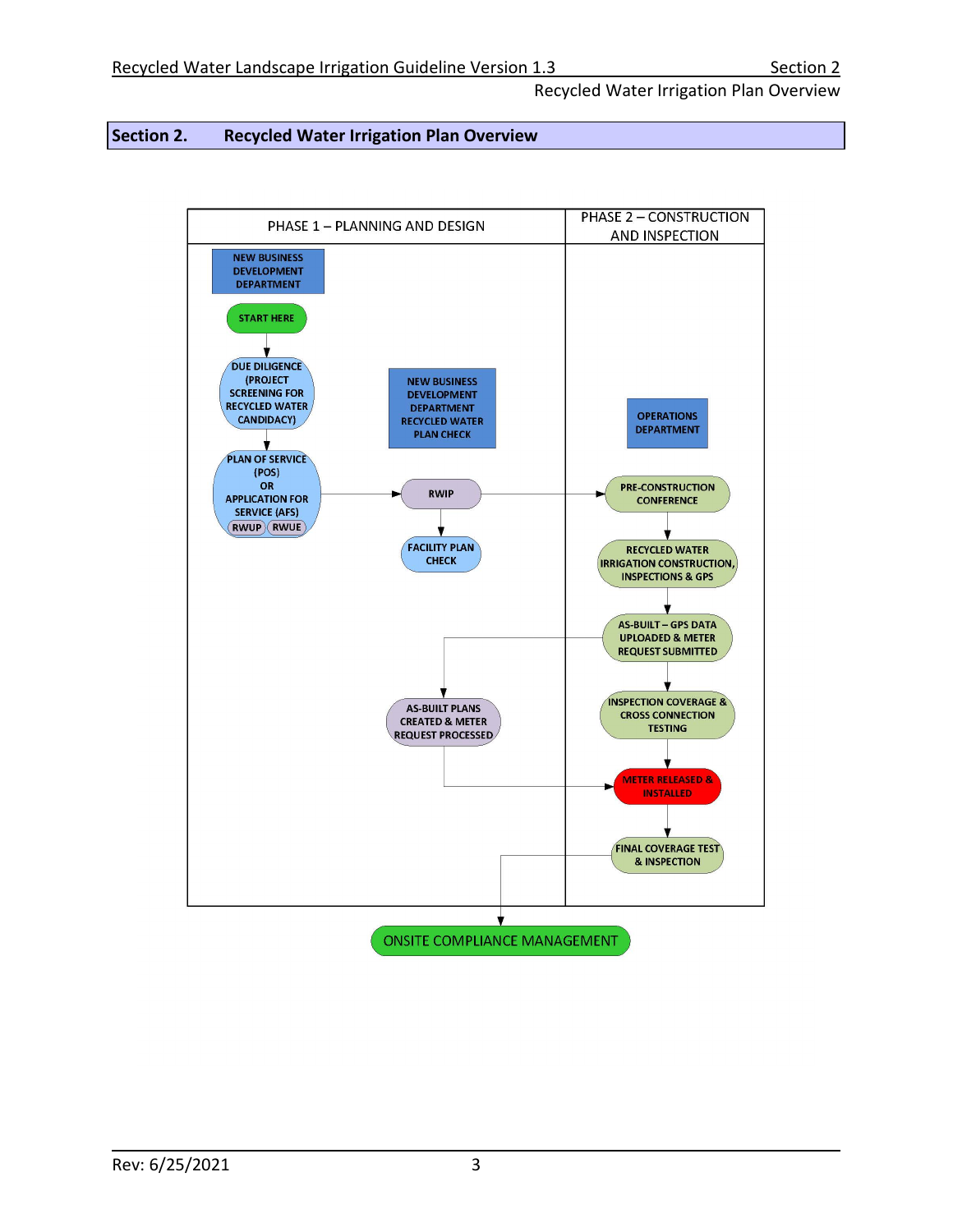- <span id="page-6-0"></span>A. Regulatory Review
	- 1. Projects requiring a DDW submittal shall be presented to DDW by EMWD. DDW submittal requirements shall be determined by EMWD.
		- a. Project sites that shall require a submittal to DDW include but are not limited to the following:
			- i. Hospitals
			- ii. Schools
			- iii. Project sites deemed to have complex plumbing or contain conditions considered to be high risk by EMWD's ERC Department
			- iv. Retrofit projects
- <span id="page-6-1"></span>B. Phase 1 – Planning, Design and Acceptance
	- 1. Planning Documents
		- a. Recycled Water Use Plan (RWUP)
			- i. The RWUP is a study of recycled water landscape use and the potential effects on future sites that are applying to use recycled water. Multiple and/or phased tracts, parcels, or projects can make up a Study Area (Study Area). The RWUP shall be used for facility planning, facility requirements, pipe alignment, sizing, source of supply information, which may be used for cost participation, land use zones, gross project and Study Area acreage, irrigation total and peak demands, recycled water use restrictions, as well as project phasing.
			- ii. EMWD shall determine when a submittal of an RWUP is required.
		- b. Recycled Water Use Exhibit (RWUE)
			- i. The RWUE graphically identifies project elements including:
				- Phasing boundaries (polygon)
				- Parcel boundaries (polygon)
				- Project site area boundaries (polygon)
				- Parcel/ownership boundaries (polygon)
				- Irrigated area and boundaries per POC (polygon)
				- Existing and proposed potable water/recycled water facility sizing and alignment (public and private). This includes including private fire systems
				- Sleeving size, location, and quantity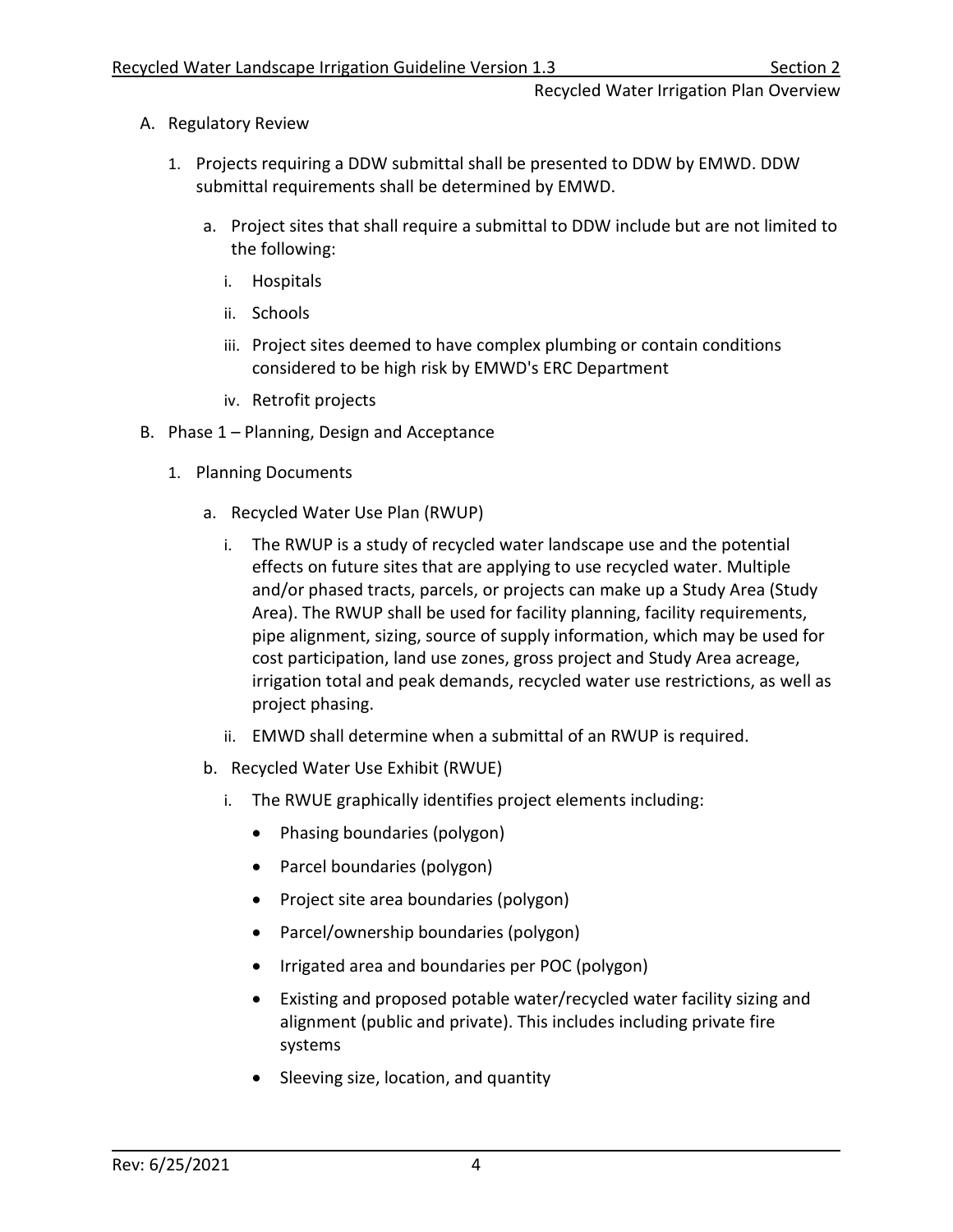- Irrigation demand data
- Meter size and location
- Potable and recycled water use area delineation of facilities/use areas
- Source of irrigation water
- Maintenance entity(s)

The RWUE determines the maximum allowable recycled water annual and peak demand for each parcel/property within the Study Area. Therefore, the submittal of RWIPs within a RWUE Study Area shall not exceed the recycled water demand allotment calculated at the RWUE level.

- ii. EMWD shall determine when a submittal of an RWUE is required.
- c. Recycled Water Irrigation Plan (RWIP)
	- i. The RWIP is the irrigation construction plan for a specific project site area at a minimum, the plan graphically identifies:
		- Project site area boundaries (polygon)
		- Parcel boundaries (polygon)
		- Phasing boundaries (polygon)
		- Existing and proposed potable water/recycled water facility sizing and alignment (private). This includes fire systems
		- Meter size and location
		- Sleeving size, location, and quantity
		- Point of connection (POC) equipment
		- Potable water use areas by meter and valve (polygon)
		- Recycled water irrigation use areas by meter (polygon)
		- Recycled water irrigation use areas by valve (polygon)
		- Potable and recycled water use area delineation
		- Mainline size and location
		- Irrigation system components
		- Potable and recycled water line separation
		- Irrigation demand data by meter and valve
		- Identification of any areas that are restrictive/sensitive to the use of recycled water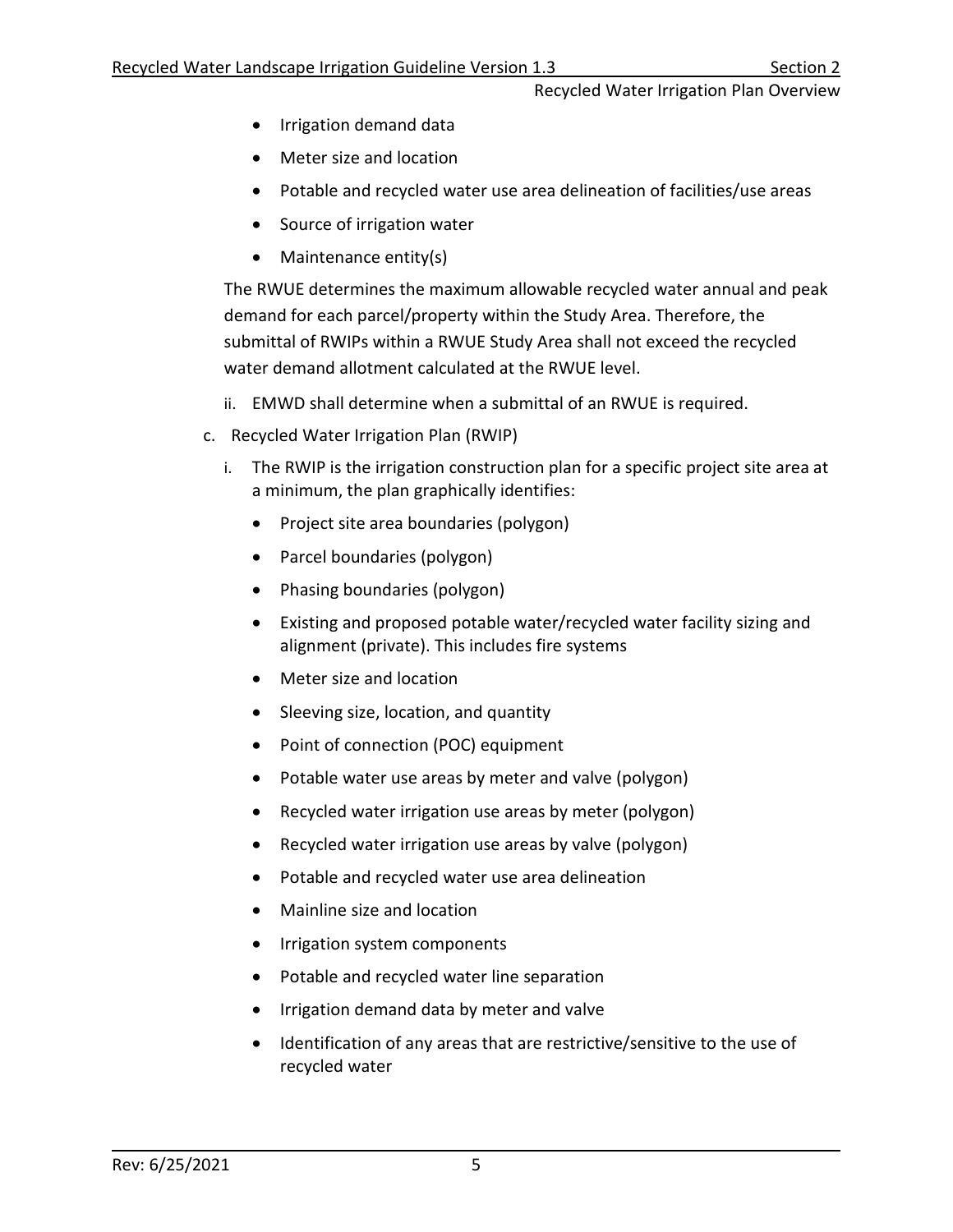- ii. The RWIP provides irrigation specifications allowing EMWD to achieve regulatory compliance through inspections, on-going use site management, and use site data acquisition.
- d. Recycled Water Irrigation As-Built Plan (RWAB)
	- i. The Recycled Water Irrigation As-Built (As-built) is the As-Constructed condition of the recycled water irrigation system for the project site. EMWD's recycled water irrigation inspector (Inspector) shall GPS the onsite facilities (potable, fire, raw, well, and recycled water) during construction.
- e. As-built requirements shall be complete prior to meter release.
- <span id="page-8-0"></span>C. Plan Check Requirements
	- 1. Minimum Submittal Requirements for RWUP, RWUE, & RWIP
		- a. One (1) Hardcopy and a printable PDF (color documents for RWUP and RWUE), or as directed by the plan checker. PDF documents shall be created from the CADD files; no scanned PDF documents shall be accepted.
		- b. AutoCAD files per EMWD's CAD Standard Guideline
		- c. Excel file of the Summary Table
		- d. Project Conditions of Approval from the City, County, or governing agency for the project. If the Conditions of Approval change, EMWD shall be notified and provided with the most current Conditions of Approval. Additional documents that may be required include easements, deeded lots, lot mergers, CCR's, etc. (Failure to provide updated documents may result in delays)
		- e. Private potable water plumbing plan
		- f. Maintenance entity approval of the RWUE and/or RWIP
	- 2. Environmental Restriction Document(s)
		- a. The person or entity applying to receive recycled water on a certain site (Applicant) shall provide documentation from the entity responsible for governing the environmental requirements of any and all restrictions for a site. This may include but is not limited to the following: environmentally sensitive waterways, blue line streams, basins, bio-swales, storm water management, mitigation, habitat area conditions, etc.
	- 3. RWAB Minimum Submittal Documents
		- a. The As-built controller chart(s) from the contractor shall be submitted to the Inspector.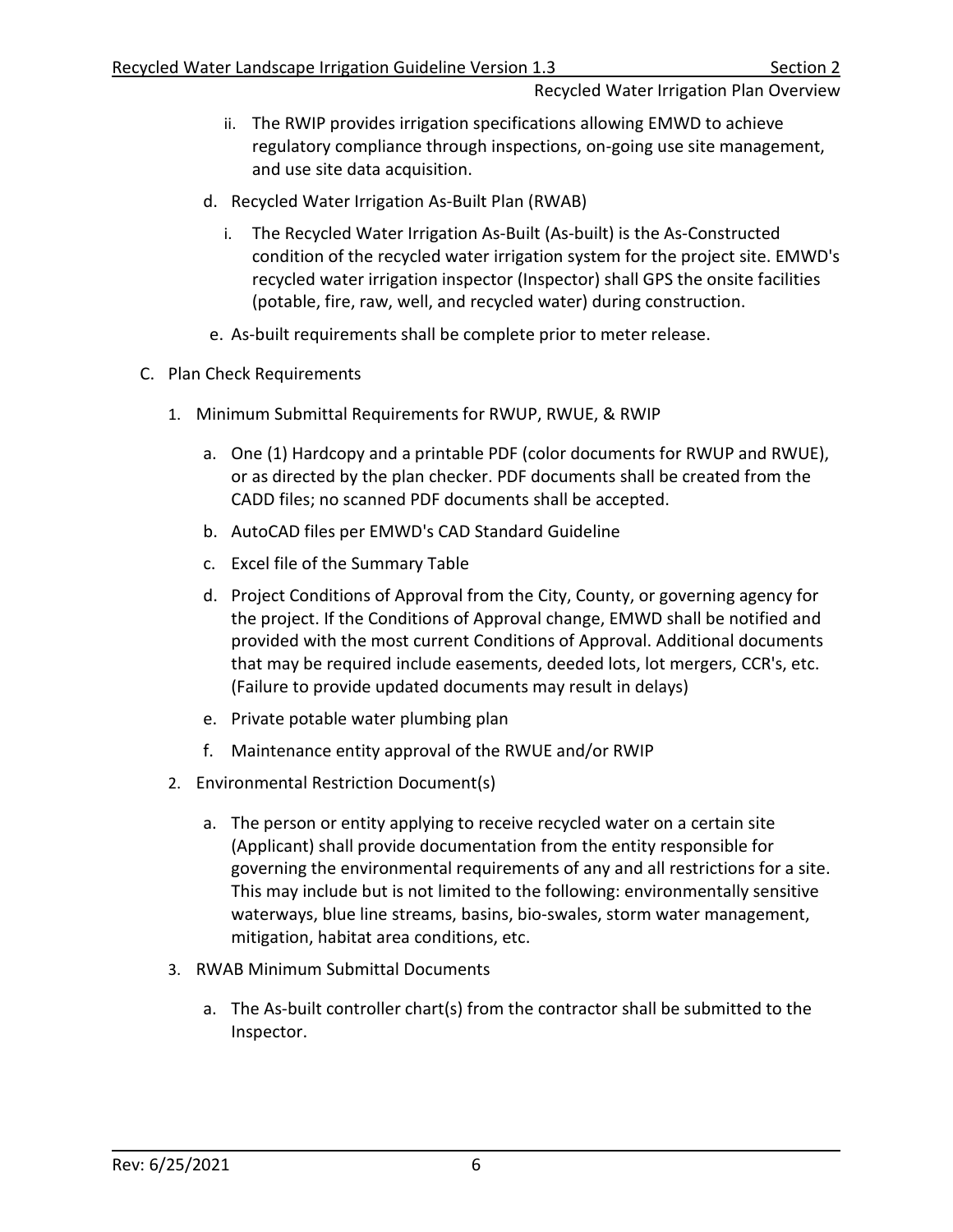- 4. Plan Check and Delivery Process of the RWUP, RWUE and RWIP is as follows:
	- a. First Plan Check Submittal
		- i. Once the EMWD Plan Checker (Plan Checker) receives the submittal documents/files and he/she performs an electronic plan check and CAD file review.
		- ii. The Plan Checker shall provide comments back as a PDF file to the developer, engineer, and landscape architect.
	- b. Subsequent Plan Check Submittal
		- i. The Applicant shall re-submit the revised plans, electronic files, and any additional requested documents.
		- ii. Specific re-submittal directions shall be included, if required, in the plan check comments. Digital files can be uploaded or downloaded from the Districts Send Safely site. The Plan Checker shall provide further instructions on how to access the EMWD Send Safely site.
		- iii. Once all comments have been incorporated, EMWD shall notify the Applicant of the accepted document(s) and shall request one (1) set of bonds wet signed by the licensed professional(s).
	- c. Time Limitations
		- i. The time limit on plan check processing shall be six (6) months from the date of the last return of plan check comments or request for information.
		- ii. After six (6) months of inactivity, a response Letter of Notification shall be sent to the Applicant requesting a status or submittal.
		- iii. If there is no response to the notification, the project shall be considered "Idle" and shall be placed on hold.
		- iv. Once the project is placed on hold, an EMWD representative shall forward a letter of intent to the Applicant for information regarding the reason for the delay. Any project expected to be delayed for six (6) months or more shall automatically have the work order closed and final balance refunded or invoiced.
		- v. Should the Applicant want to restart the project after a project is closed, the plan check shall begin at Due Diligence phase.
- 5. Plan Acceptance Limitations
	- a. The time limit on plan acceptance shall be six (6) months from the date the plan was signed. Any plan that has expired is subject to re-submittal. In addition, any plan that has expired is also subject to re-submittal of the RWUP and/or RWUE.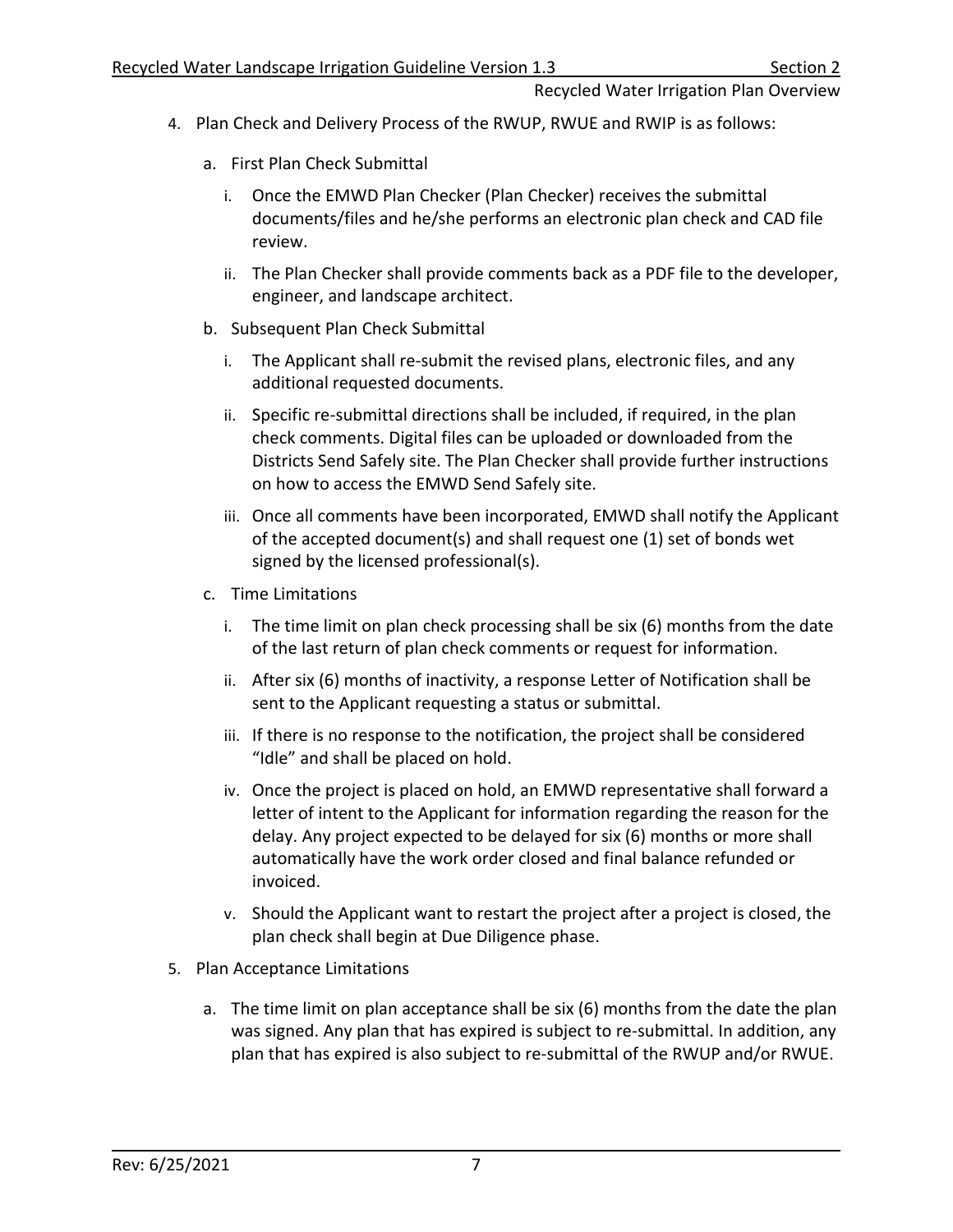- <span id="page-10-0"></span>D. Phase 2 – Construction
	- 1. An EMWD Pre-Construction Conference is required prior to the start of Construction. A pre-construction conference is a meeting with the project's superintendent, landscape contractor, project owner, and EMWD. EMWD shall provide accepted RWIP drawings and EMWD's Best Management Practices booklet. Contractor shall provide copies of contractor license(s), material submittals, business cards, and construction schedule. Once all of the above requested items have been received and approved by EMWD, the contractor receives a Notice to Proceed with construction of the recycled water irrigation system.
	- 2. Installation of the irrigation system shall be according to the accepted EMWD plans.
	- 3. EMWD shall conduct onsite inspections during the construction phase to ensure the installation is in accordance with the accepted irrigation plans, and all applicable governing agencies and regulations.
		- a. The recycled water irrigation system shall be inspected for, but not limited to the following:
			- i. Approved emission devices (rotors, spray, drip, bubbler, etc.)
			- ii. Recycled water identification
			- iii. Recycled water separation from all other sources of water
			- iv. POC equipment
			- v. Irrigated area
			- vi. Material
			- vii. Installation depth
			- viii. Valves
			- ix. Sleeves
			- x. Mainline
			- xi. Irrigation controller
			- xii. Coverage tests
			- xiii. Backflow prevention
			- xiv. Cross connection inspection
		- b. All work performed without inspection shall be subject to rejection and removal.
		- c. EMWD reserves the right to access the site any time before, during, and after completion of construction to ensure regulatory compliance.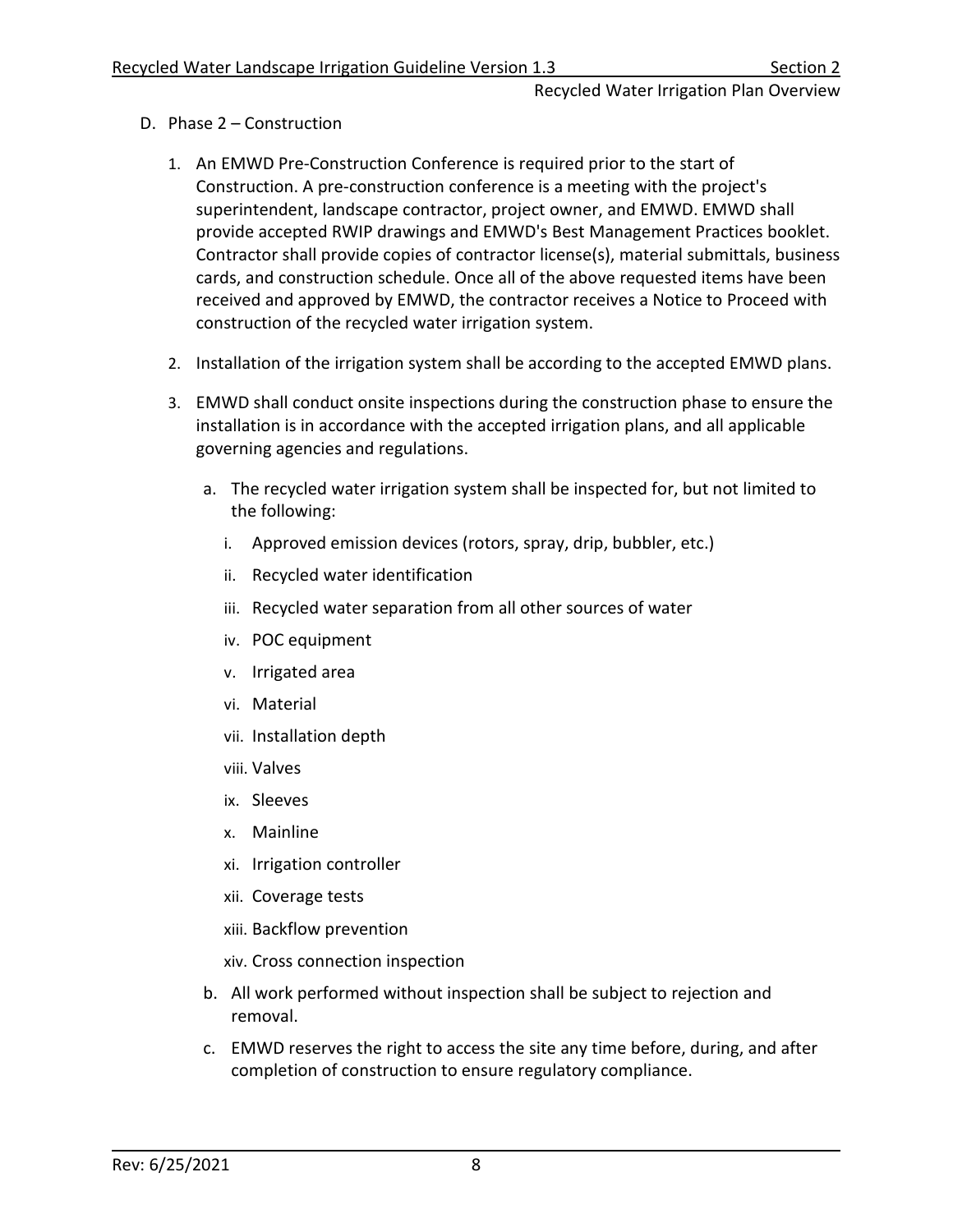- 4. Every project site shall be served from a Temporary Potable Water Construction Tmeter during construction. The design of the irrigation system shall account for the potable water pressure operating the system while connected to the temporary potable water source.
- 5. Request for Information (RFI)
	- a. RFIs shall be submitted at the direction of the Inspector. Any changes to the site or irrigation system shall receive approval from EMWD prior to the continuation of construction through the RFI process. All approved changes shall be documented through the RWIP update resubmittal, unless otherwise instructed by EMWD.
	- b. The Applicant submits the RFI form to the Inspector who shall review and forward to Plan Checker along with redlines of the revised sheet(s) and/or document package for review.
	- c. The Plan Checker provides comments and/or conditions and, if necessary, requests an updated plan for review and acceptance. Updates to the plans shall be conducted through a delta revision.
- <span id="page-11-0"></span>E. As-builts
	- 1. EMWD will as-built POC equipment, mainlines & sleeves, valves, irrigated areas of a set of plan using GPS data.
	- 2. If requested, EMWD can provide As-built CAD/GIS files of the recycled water irrigation system upon receipt/completion of the following.
- <span id="page-11-1"></span>F. Final Inspection, Site Acceptance and Meter Release
	- 1. A final inspection of the recycled water irrigation system shall be conducted by the Inspector with the landscape contractor. The inspection includes a minimum of the following: an irrigation coverage test, irrigation controller operation confirmation, receipt and acceptance of the irrigation controller charts (one complete set of laminated controller charts shall be provided to the District. Second copy of controller charts shall be placed in the controller cabinet), confirmation of identification signs, boxes, tags installation, and the cross connection shut down test.
	- 2. A cross connection shut down test shall be performed by EMWD prior to final approval and prior to recycled water delivery.
	- 3. For the meter release, the Inspector shall submit the As-built GPS data, controller charts, and Meter Release form.
		- a. The Applicant completes an Application for Service (AFS) and provides required fees. The Inspector schedules the meter installation with the project's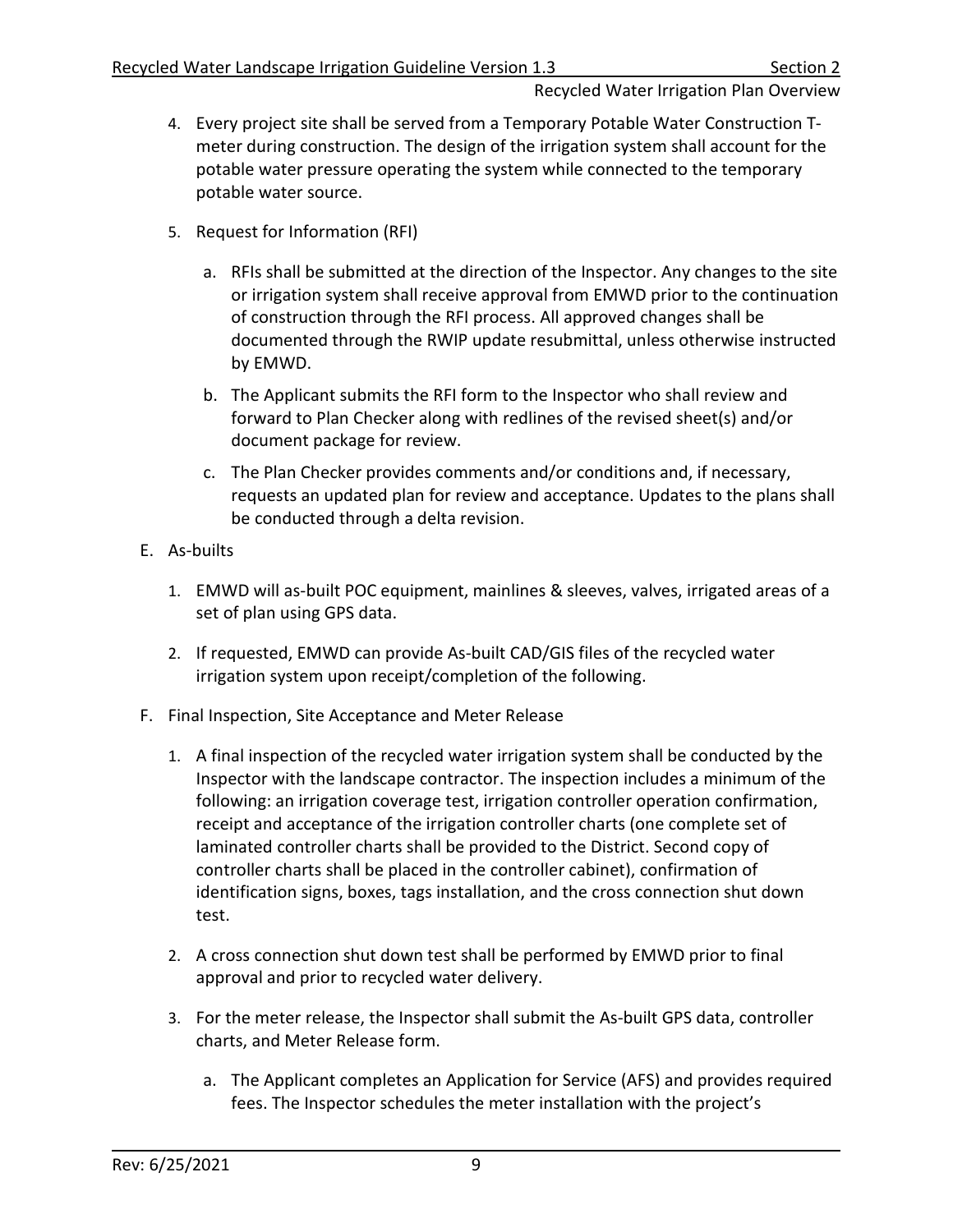landscape contractor, the meter is then installed, any final testing is completed, and the irrigation system is released.

- <span id="page-12-0"></span>G. Compliance Management
	- 1. EMWD performs annual site inspections of all recycled water use sites. EMWD may also conduct Cross Connection shut down testing. Testing frequency shall be determined by EMWD.
	- 2. It is the responsibility of the property owner/customer of the recycled water irrigation site to comply with the on-going management inspection correction reports, compliance regulations, record documentation requirements, and to follow EMWD's Best Management Practices.
	- 3. The property owner's/customer's Recycled Water Designated Site Supervisor (Supervisor) shall complete an EMWD approved Recycled Water Designated Supervisor Training course, provided by an EMWD approved trainer.
	- 4. A Supervisor shall be designated in writing. This individual shall be familiar with plumbing systems within the property, with the basic concepts of backflow/cross connection protection, the recycled purveyor's rules and regulations, and the specific requirements of a recycled water system. Said person is required to provide 24-hour contact information, complete EMWD approved site supervisor class, and renew the site supervisor certificate every five (5) years. Up to date contact information for the Supervisor shall be provided to EMWD.
	- 5. All site personnel shall be educated/reminded on a continuous basis of the presence of recycled water. Personnel shall be informed that recycled water is meant for irrigation purposes only and is not approved for drinking purposes, hand washing, cleaning of tools, washing down concrete, etc.
	- 6. Customer's failure to comply with any terms and conditions shall result in an enforcement action, which may include a fee or suspension and/or discontinuance of service.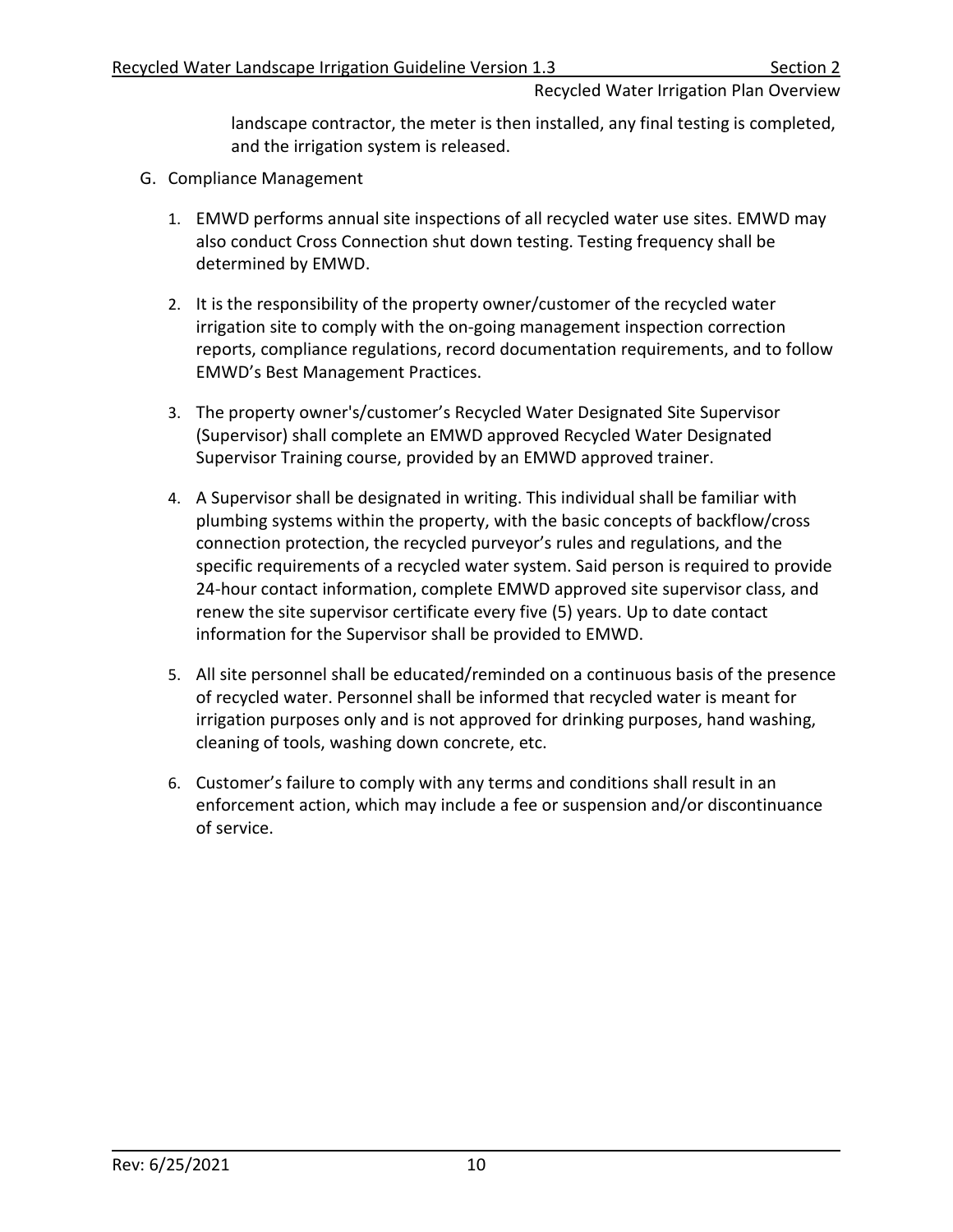## <span id="page-13-0"></span>**Section 3. Recycled Water Irrigation Design Requirements RWUP, RWUE, & RWIP**

- <span id="page-13-1"></span>A. Planning
	- 1. It is the responsibility of the Applicant to ensure the civil engineer and the landscape architect collaborate and comply with specified requirements on the development of the public facility alignment, size, irrigation maximum, and peak demands for the Study Area. The demands and public facilities planned from the RWUP set the facility requirements and the limits of water demand for the RWUEs and RWIPs within the Study Area.
	- 2. The civil engineer shall be responsible for designing and providing verification of an infrastructure system that shall support the maximum and peak system demands for the Study Area. This includes the various water pressure conditions for the interim (during construction), temporary potable, and future recycled water source supply conditions so the irrigation system operates with optimum efficiency.
	- 3. It is the responsibility of the Applicant and the licensed professional(s) to coordinate and comply with requirements for all governing agencies within the Study Area to accommodate for all project conditions.
- <span id="page-13-2"></span>B. Design
	- 1. The RWUP determines the maximum allowable recycled water annual demand and peak demand for each parcel / property within the Study Area. Therefore, the total water demands of all RWUEs and RWIPs within a RWUP Study Area shall not exceed the recycled water demand allotment calculated at the RWUP level. The plan is comprised of the Site Plan (Civil CAD Base File), the Study Area boundaries, the parcels/properties within each Study Area, and the facilities (existing and proposed serving the Study Area).
	- 2. All recycled water public facilities, including the service lateral and meter shall be adjacent to the parcel it serves.
	- 3. Where conditions require recycled water public facilities installed and connected temporarily to potable water facilities, the location of the temporary intertie shall be identified on the RWUP, RWUEs, and RWIPs.
	- 4. Recycled water irrigation systems using chemical and/or fertilizer injection shall have a Double Check Backflow Device (DC) installed. Backflow devices that release water to the atmosphere are not allowed.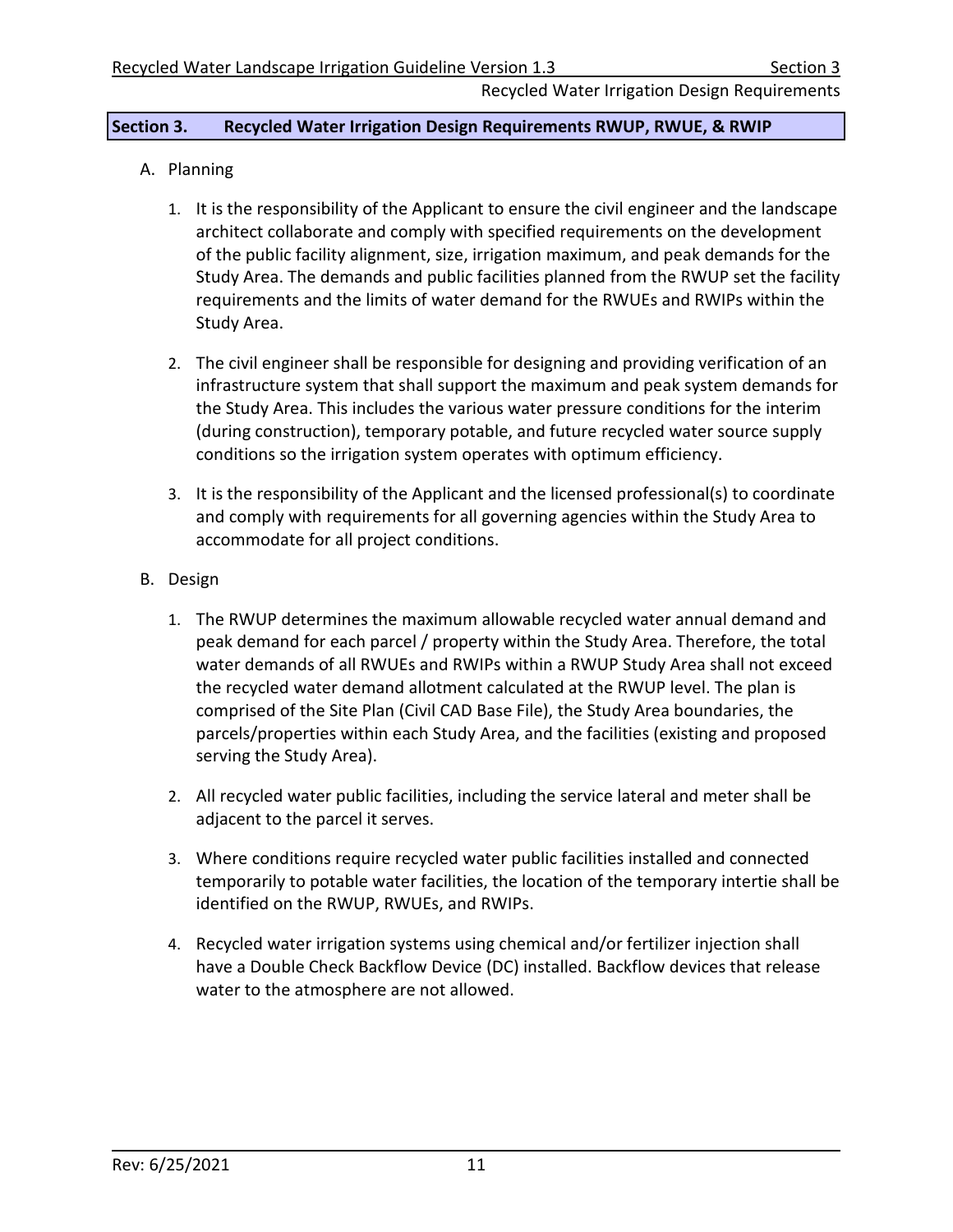- 5. Areas sensitive to recycled water uses shall be identified on all recycled water irrigation documents with the restrictions associated with the area indicated. Examples of areas sensitive to recycled water use include mitigation, habitat, potable wells, blue line streams, swimming pools, ponds, basins, drinking fountains, decorative fountains, playground equipment, outdoor eating, and sitting areas.
	- a. Special design considerations are associated with the irrigation design. Requirements shall vary depending on the intended use and level of sensitivity. Specific design criteria shall be provided by the Plan Checker once an RWUE/RWIP has been submitted.
- 6. The recycled irrigation water shall be contained to the recycled water use site. No discharging/flushing of recycled water into the storm/sewer systems are permitted.
- 7. The design and installation of irrigation equipment shall eliminate the occurrences of overspray, misting, run-off, and ponding.
- 8. The irrigation shall be designed to minimize peak system demands.
	- a. Designing to a 9-hour watering window
	- b. The use of bubbler and/or drip irrigation is not limited to the water window restriction
- 9. All irrigation components shall operate in a manner, which does not allow for unauthorized and/or uncontrolled discharge, flushing, or release of recycled water. For example, internal check valve within irrigation spray heads are required
- 10. Irrigation valves on a mainline connected to a single meter shall be operated by an automatic irrigation controller
- 11. Recycled water irrigation shall be designed to operate within a 9-hour irrigation water window (9 PM - 6 AM) for spray and rotor equipment. Upon EMWD approval, drip and bubbler systems may be designed to operate within a 24-hour water window
- <span id="page-14-0"></span>C. Functional Turf
	- 1. Functional turf is defined as a turf area that serves as a surface for such purposes as playing a sport or gathering for group activities
	- 2. Projects that include turf areas for aesthetic purposes shall not be approved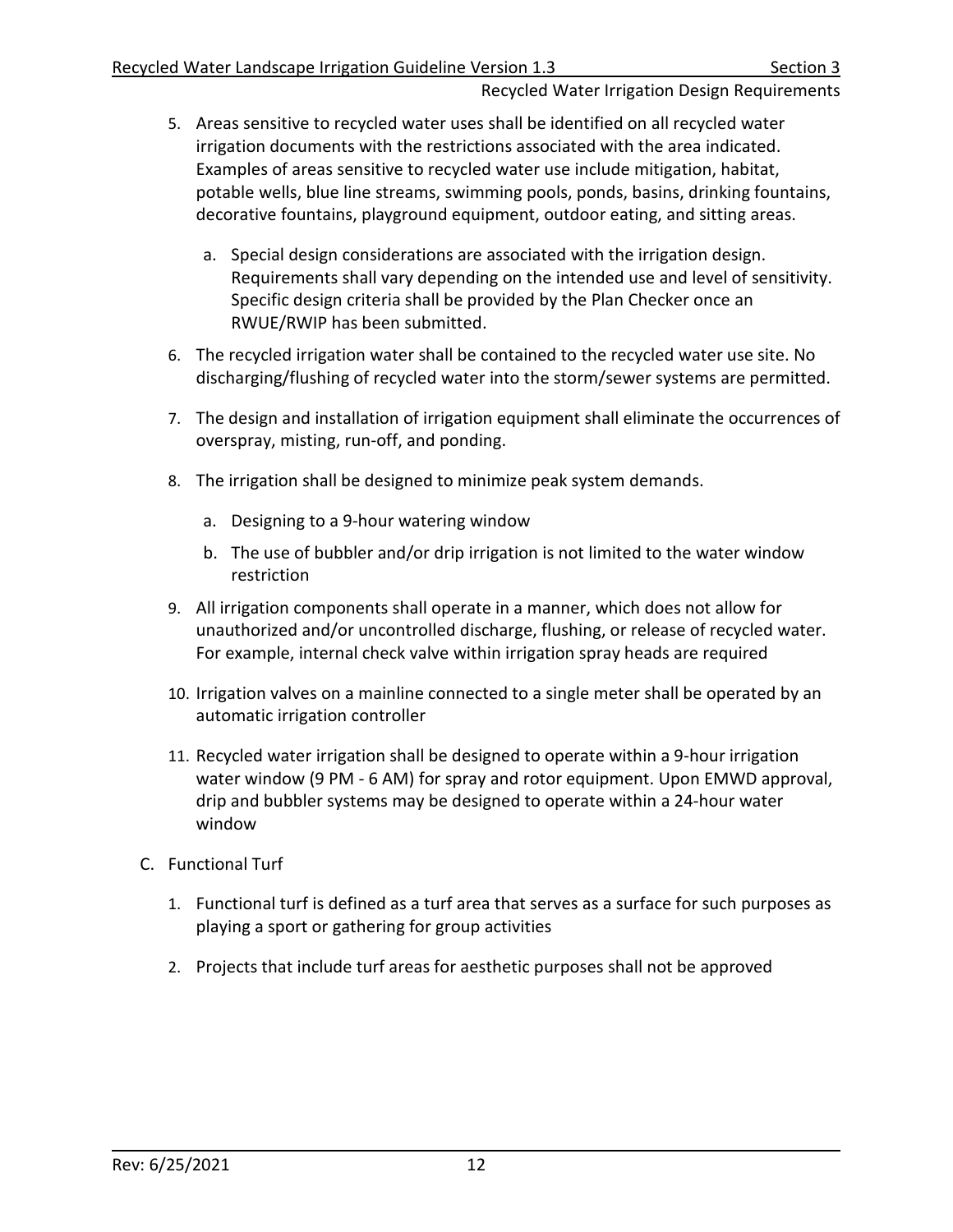- <span id="page-15-0"></span>D. Irrigation Equipment and Materials
	- 1. Irrigation Design
		- a. Any equipment/materials required for a system will vary based on design. However, the following guidelines shall be followed.
	- 2. POC Equipment and Sequence
		- a. The equipment and sequence of the POC equipment shall accommodate the system operation and testing regulations. The POC equipment may vary depending upon the water meter type (i.e. temporary potable or recycled), water pressure conditions, use of chemigation or fertigation, etc.
		- b. The recycled water POC equipment and sequence is the following: recycled water meter, isolation valve, recycled water quick coupler, backflow device (if necessary), strainer, booster pump (if necessary), pressure regulator (if necessary), master valve (normally closed), flow sensor, chemical and/or fertilizer injector (if necessary)
		- c. The POC equipment sequence per meter shall include a ball valve and recycled water quick coupler located directly after the meter (and within 3' of the meter), as a testing station for the Inspector
		- d. The irrigation mainline from the water meter to the flow sensor shall be brass piping (for 3" and smaller) or ductile iron/steel piping (for 4" and larger). Dissimilar metal piping requires dielectric coupling
		- e. All equipment specified for use within a recycled water irrigation system shall use ethylene propylene diene monomer (EPDM) rubber components, i.e. valve seats, diaphragms, o-rings, etc.
		- f. Refer to the POC Sequence Detail available in the Toolbox
	- 3. Quick Coupler Valves
		- a. Quick coupler valves shall be of a type approved for recycled water use, have acme threads, be of brass construction, and have a lockable purple cap
		- b. Quick coupler valves shall be installed with a recycled water ID tag below grade within a purple lockable valve box with a purple heat branded lid
	- 4. Isolation Valves
		- a. Isolation valves shall be installed below grade within a purple lockable valve box with a purple lid
		- b. Isolation valves shall include a purple recycled water identification handle, recycled water ID tag, and heat branded lid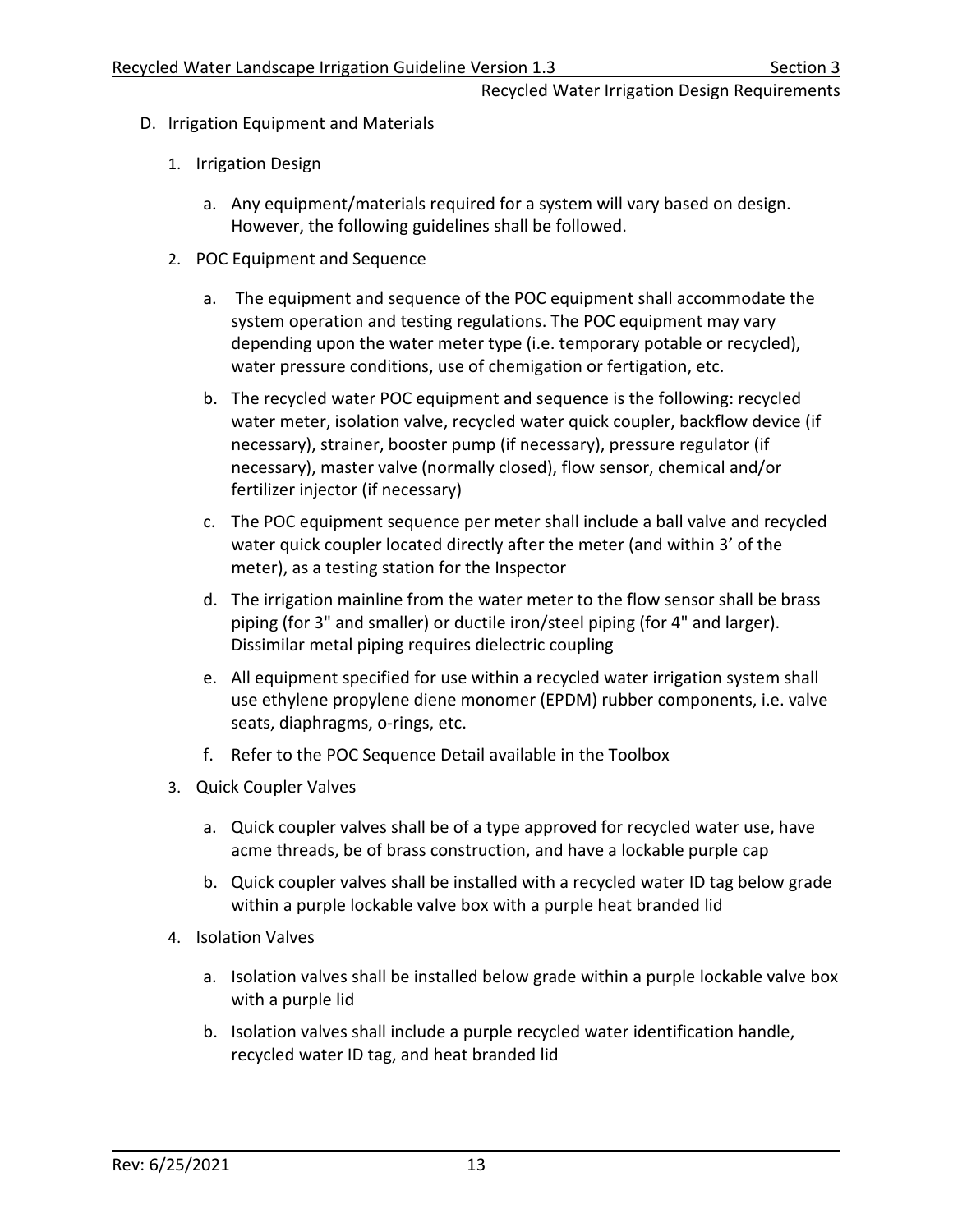- c. Isolation valves shall be included for construction phasing purposes. Refer to the Stub Out Detail available in the Toolbox (The Stub Out Detail illustrates the irrigation mainline is proposed to be phased for construction purposes)
- d. Isolation valves shall be included for building cross connection purposes. Refer to the Building Cross Connection Bypass Detail in the Toolbox.
- 5. Backflow Devices (DC or RP)
	- a. A Double Check Backflow Device (DC) is required where a permanent or temporary recycled water meter serves an irrigation system containing any form of chemical injection. The DC shall be installed prior to the fertigation or chemigation component
	- b. A Reduced Pressure Backflow Device (RP) is required where a permanent or temporary potable water source serves recycled or potable irrigation system
	- c. Refer to EMWD's Engineering Standards, Specifications, and Drawings: Section 2 (Water Standard Drawings) and Section 8 (Recycled Water Standard Drawings)
	- d. Where backflow prevention is required, the device shall be installed in a manner to restrict public access. EMWD recommends installation within a protected above grade enclosure
- 6. Strainer
	- a. Strainer equipment is required and shall be at least the same nominal size as the irrigation mainline, installed in a manner to restrict public access, within a protected above grade enclosure, and identified as using recycled water
	- b. Strainer equipment with an automatic flush shall be designed and operated to prevent uncontrolled run-off, ponding or discharge outside of the component to atmosphere. All discharge shall be contained within an EMWD approved sump
	- c. Strainers shall be constructed of materials that shall not fail due to sun damage, corrosion, and are approved for use within the recycled water environment
	- d. Strainers shall have the ability to flush the inlet side of the screen
	- e. Strainers shall be factory purple in color with a mesh screen size based on the irrigation system needs
- 7. Booster Pump
	- a. A booster pump is recommended to optimize the operating pressure of the recycled water irrigation system
	- b. Booster pumps shall be designed with a low flow/low pressure cut off switch
	- c. Pressure relief valves shall be piped in a manner that does not release recycled water to atmosphere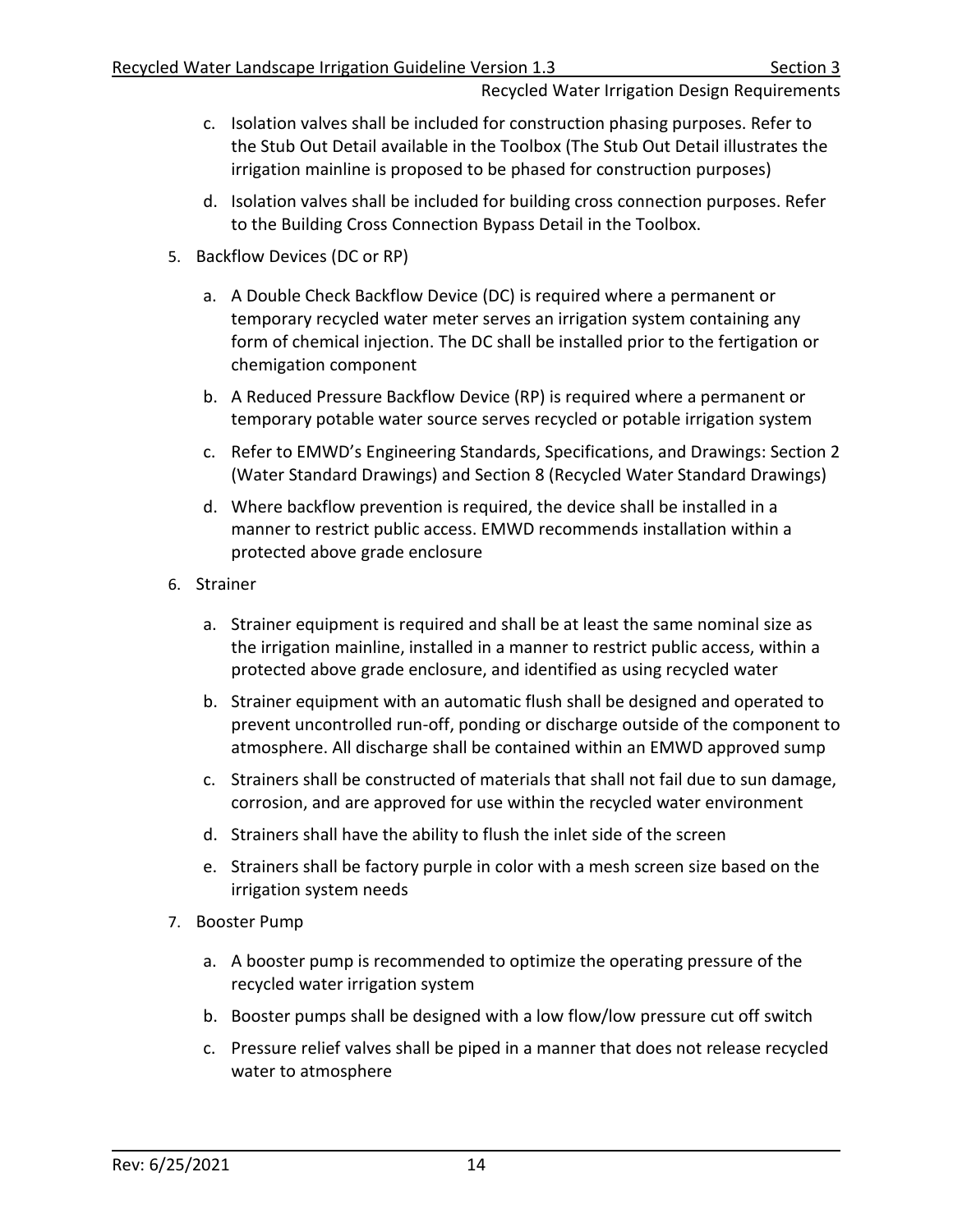- d. Booster pump equipment shall be installed in a manner to restrict public access, within a protected above grade, lockable enclosure and identified as using recycled water
- 8. Pressure Regulator
	- a. A pressure regulator is recommended to optimize the operating pressure of the irrigation system. Sizing shall meet the design needs of the irrigation system
	- b. A pressure regulator shall be installed below grade within a purple lockable valve box with a purple lid
- 9. Master Valve
	- a. A master valve shall be normally closed. A parallel master valve and flow sensor configuration is recommended for systems using both drip/bubbler and spray/rotor application methods within a single irrigation system. This will allow the controller to read the lowest flows, as well as the highest flows, minimizing the possibility of uncontrolled discharge due to equipment failure
	- b. The master valve shall be installed in a manner to restrict public access, below grade within a purple lockable valve box with a purple lockable lid, heat branded with component identification, and marked with an ID tag
- 10. Sensors
	- a. A flow sensor is required and shall be capable of monitoring the lowest and highest flow (in gpm) of the system, which may require a parallel flow sensor system. Refer to the Toolbox for example detail
	- b. The flow sensor shall be installed in a manner to restrict public access, below grade within a purple valve box, with a purple lid, heat branded with component identification, and marked with an ID tag
	- c. A wind sensor is mandatory to prevent over spray of recycled water irrigation during wind events
	- d. A rain sensor is mandatory to prevent the recycled water irrigation system from operating during rain events
	- e. Moisture sensors shall be employed in basins to prevent ponding of recycled water in areas that are already saturated
- 11. Automatic Irrigation Controllers
	- a. An automatic irrigation controller is required to have the capability to operate the normally closed master valve, flow sensor, booster pump, rain shut off device, moisture sensor, wind sensor, and all other system sensor components
		- i. The irrigation controller shall be installed in a protected enclosure and marked with recycled water identification decals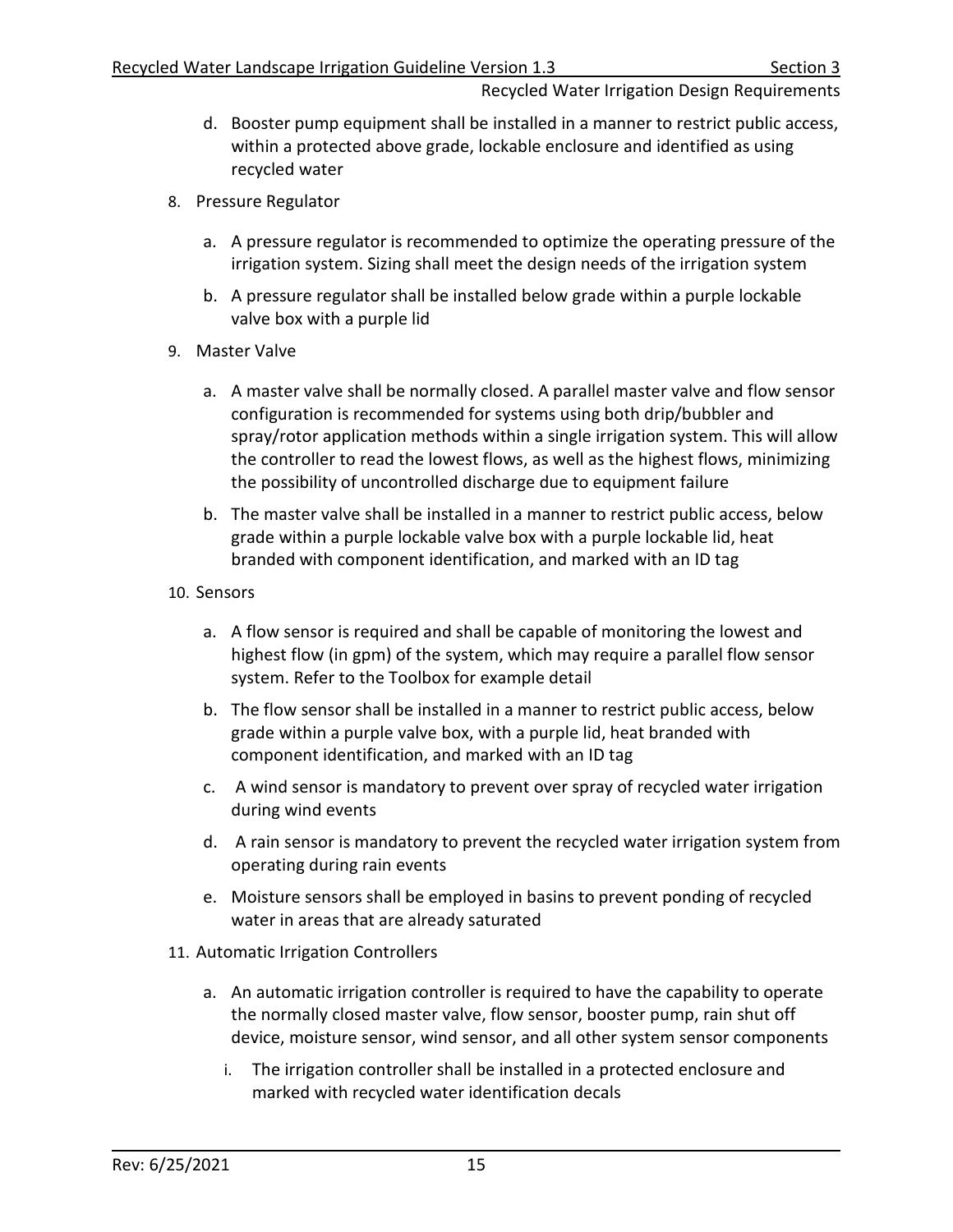- b. The irrigation controller shall be capable of turning off the irrigation system during any adverse weather event or irrigation component failure. The irrigation controller shall operate with a real-time evapotranspiration based monitoring system that includes all sensor devices
- 12. Remote Control Valves
	- a. Remote control valves shall have a purple recycled water identification handle
	- b. Remote control valves shall be of the type that does not automatically release recycled water to atmosphere
	- c. Remote control valves shall be installed with a recycled water ID tag below grade within a purple lockable valve box with a purple heat branded lid
- 13. Drip Irrigation
	- a. The drip irrigation components shall include, but are not limited to the following: pressure regulator, filter, pipe/tubing, adapters, emission devices, etc. Each shall be installed in a manner to identify (purple in color) the use of recycled water, and restrict public access
	- b. The drip irrigation flush valve or air release valve shall be of the type that does not automatically release recycled water to atmosphere. Refer to the Manual Flush Valve Detail available in the Toolbox for an example
	- c. Irrigation Lateral Line Filters/Valve Strainers
		- i. The irrigation filter and/or valve strainer shall not have a threaded outlet that can accommodate a hose connection
		- ii. The irrigation filter and/or valve strainer shall be of the type that does not automatically release recycled water outside the component to atmosphere
		- iii. The filter and/or valve strainer shall be installed in a manner to restrict public access and shall be identified as using recycled water
- 14. Irrigation Sleeves
	- a. Irrigation sleeves shall be: purple, twice (2) the size of the diameter of the mainline pipe, and a minimum of DR-14 pipe type or EMWD approved equal
	- b. EMWD recommends that all recycled irrigation pipe under hardscape, paving, etc., should be carried within an irrigation sleeve and shall be inspected by EMWD at the time of installation
	- c. Refer to the EMWD Trench Detail available in the Toolbox
	- d. On grade piping shall meet UVR resistance and recycled water identification requirements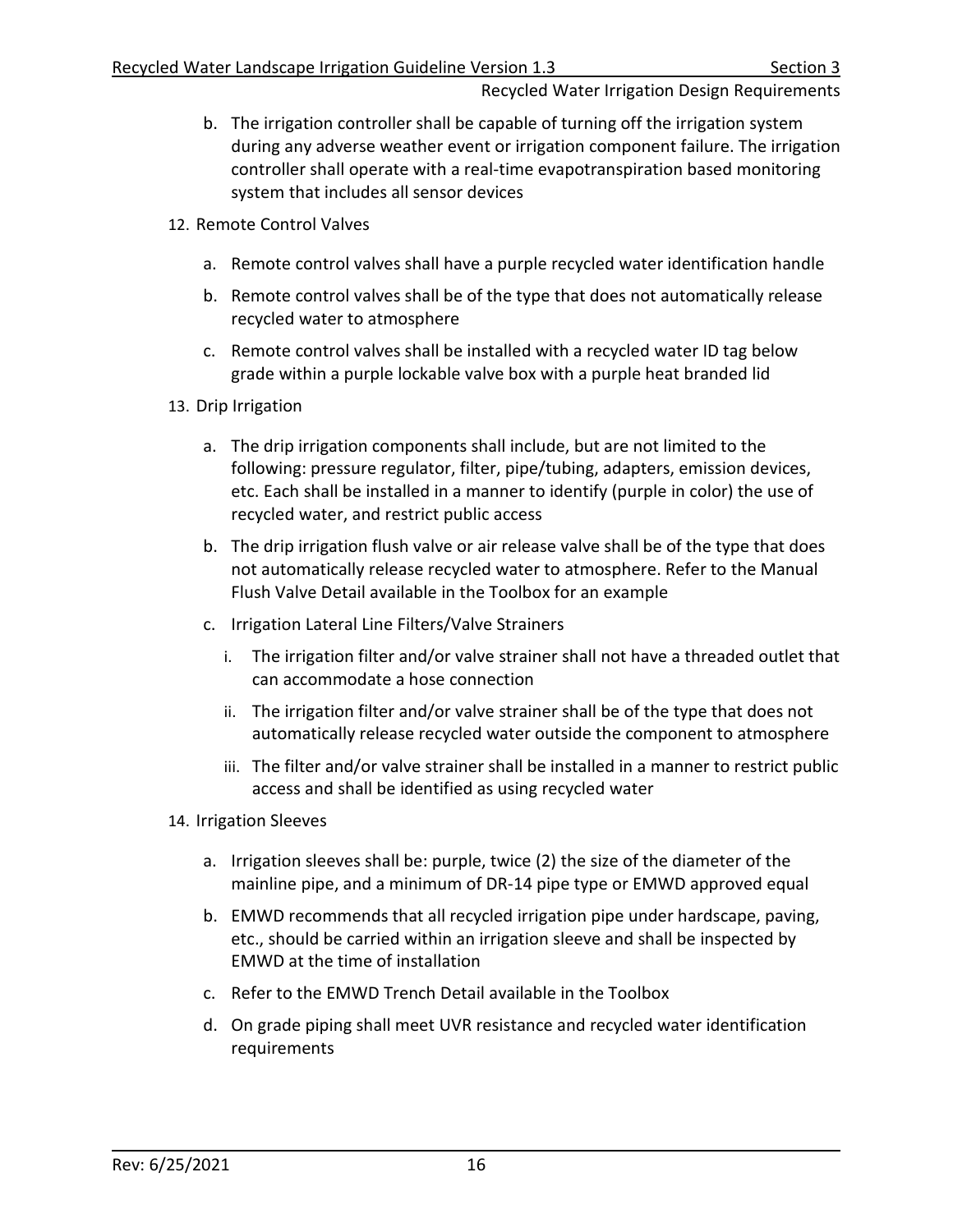- 15. Emission Devices
	- a. All irrigation emission devices such as spray heads, rotors, bubblers, drip emitters, or drip assemblies shall be equipped with design features to eliminate recycled water overspray, mist, run-off, or low head drainage. Component features such as, low trajectory, memory arch, internal check valves, precision rotating nozzles, etc., shall be incorporated to meet the latest regulations and optimize the system operation
	- b. All recycled water irrigation emission devices shall be permanently color coded or labeled as emitting recycled water
- <span id="page-19-0"></span>E. Recycled and Potable Water Separation Clearances
	- 1. All private onsite domestic and fire pipelines shall be designed and installed in a manner that minimizes crossings of recycled water irrigated areas and recycled water mainlines. All domestic and fire pipelines shall be installed under EMWD approved hardscape from the point of connection (meter, DCDA, RPDA, and/or RP) to the point the facility enters a building. An isolation/bypass tee assembly shall be installed where the potable water supply pipeline enters each building/structure. Refer to the Toolbox for Building Cross Connection Bypass detail
	- 2. The recycled water irrigation mainline shall meet the DDW's most current separation requirements:
		- a. Installed with a 4-foot minimum horizontal clearance from all potable, raw, and fire water pipelines
		- b. Installed under all potable, raw, and fire water pipeline crossings with a minimum of one 1-foot vertical clearance
		- c. Where proposed to be installed above the potable, raw, and fire water pipelines, recycled irrigation mainline shall be installed within a 20-foot continuous sleeve (PVC DR-14/CL-200 pipe minimum) with no connection joints. Sleeve shall extend a minimum of ten 10-feet from the center point of the crossing of the potable, raw, or fire water pipeline. 4-inch minimum vertical clearance shall be maintained from the bottom of the sleeve to the top of the adjacent potable, raw, and/or fire water pipeline
	- 3. Potable water services, appurtenances (air-vac, blow-off, meter boxes, etc.), potable water use areas, adjacent properties, adjacent maintenance entities, future installations, etc. shall be separated from the recycled water irrigation use area. The level of separation required is based upon the site condition. Examples of achieving the required separation include the following:
		- a. Sleeve the recycled water irrigation pipe to protect the potable water appurtenance at points of crossing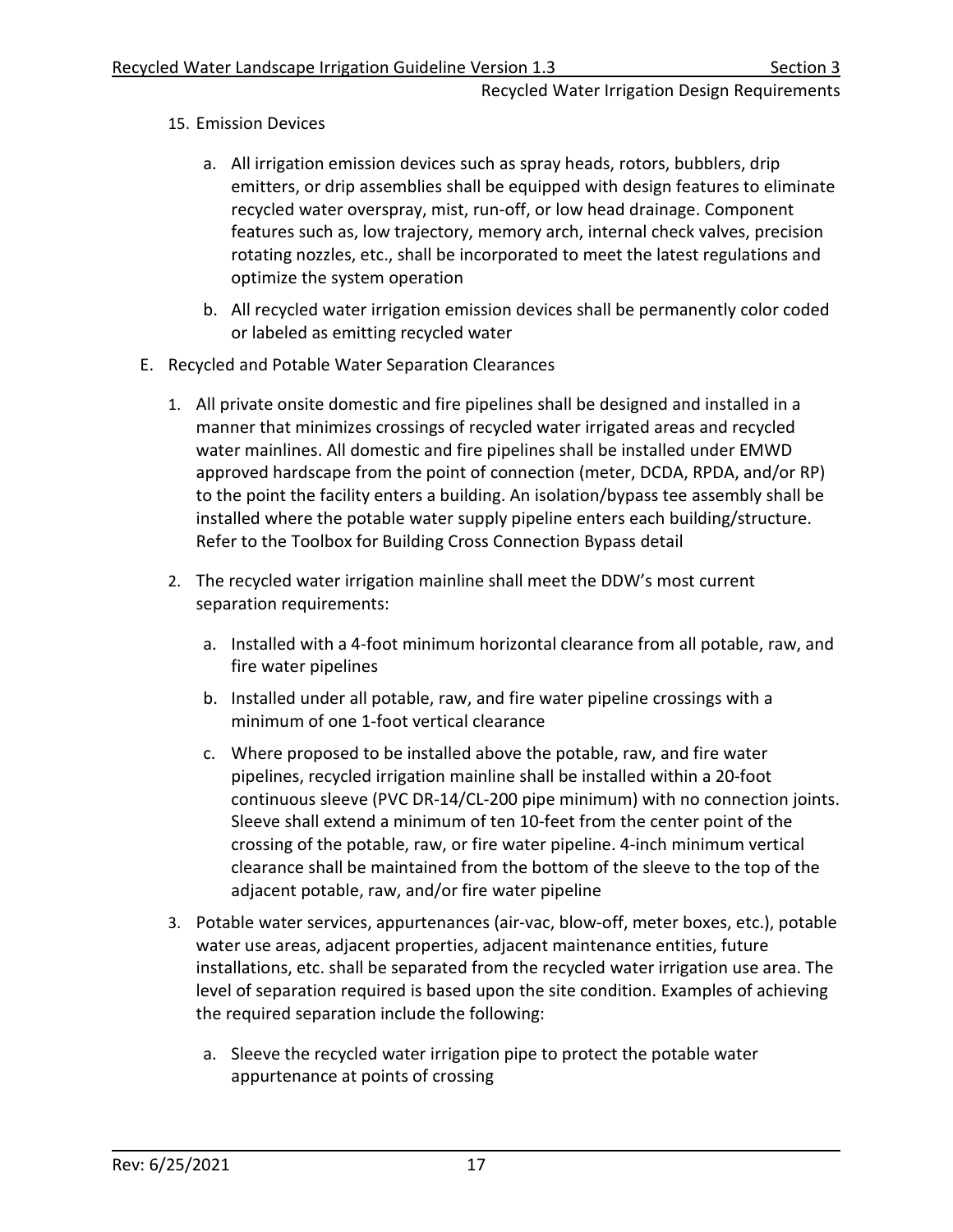- b. Adjust or relocate the irrigation spray equipment to avoid overspray on or in the water potable appurtenance
- c. Install a concrete mow curb to define the separation of recycled water irrigation use area(s) per meter. Some conditions may require an additional geomembrane barrier to be installed vertically underneath the mow curb
- d. At a minimum, the installation of a mow curb and a 4-foot minimum offset between recycled water and potable water irrigation emitters shall be maintained when adjacent recycled and potable water irrigation systems are installed
- 4. Additional Separation Requirements:
	- a. Maintain separation from adjacent properties and irrigation system(s) through the use of block walls, fencing, mow curbs, etc. Fencing and wall structures shall be permanent and not have the ability of being easily disassembled (vinyl/wood split rail, etc.)
	- b. Recycled water irrigation shall not be established within 50 feet of wells, ponds, pools, etc. without EMWD and DDW approval
	- c. Recycled water quick coupler valves shall not be established within 50 feet of food preparation areas, outdoor eating areas, play equipment, splash pads, swimming pools, etc.
	- d. Potable quick couplers and potable water hose bibs are not allowed within the recycled water irrigated area unless installed above grade in a lockable enclosure that has been reviewed and approved by EMWD
- <span id="page-20-0"></span>F. POC Sequence
	- 1. All recycled water POC equipment shall be installed adjacent to the parcels they serve unless otherwise approved by EMWD
	- 2. EMWD requires a landscape service connection and meter for landscaped areas. Refer to EMWD Administrative Code for specific service connection requirements
	- 3. Where conditions require recycled water public facilities (EMWD pipeline) to be installed and connected temporarily to potable water facilities (EMWD pipeline), the RP device model, size and irrigation demand shall be shown on the RWUE. The temporary connection and service lateral shall be sized to accommodate the current and future potential projects that may connect to the recycled water facility that is temporarily fed potable water. A safety factor shall be used in determining the service connection and RP sizing. Refer to the Toolbox for Temporary Intertie Schematic detail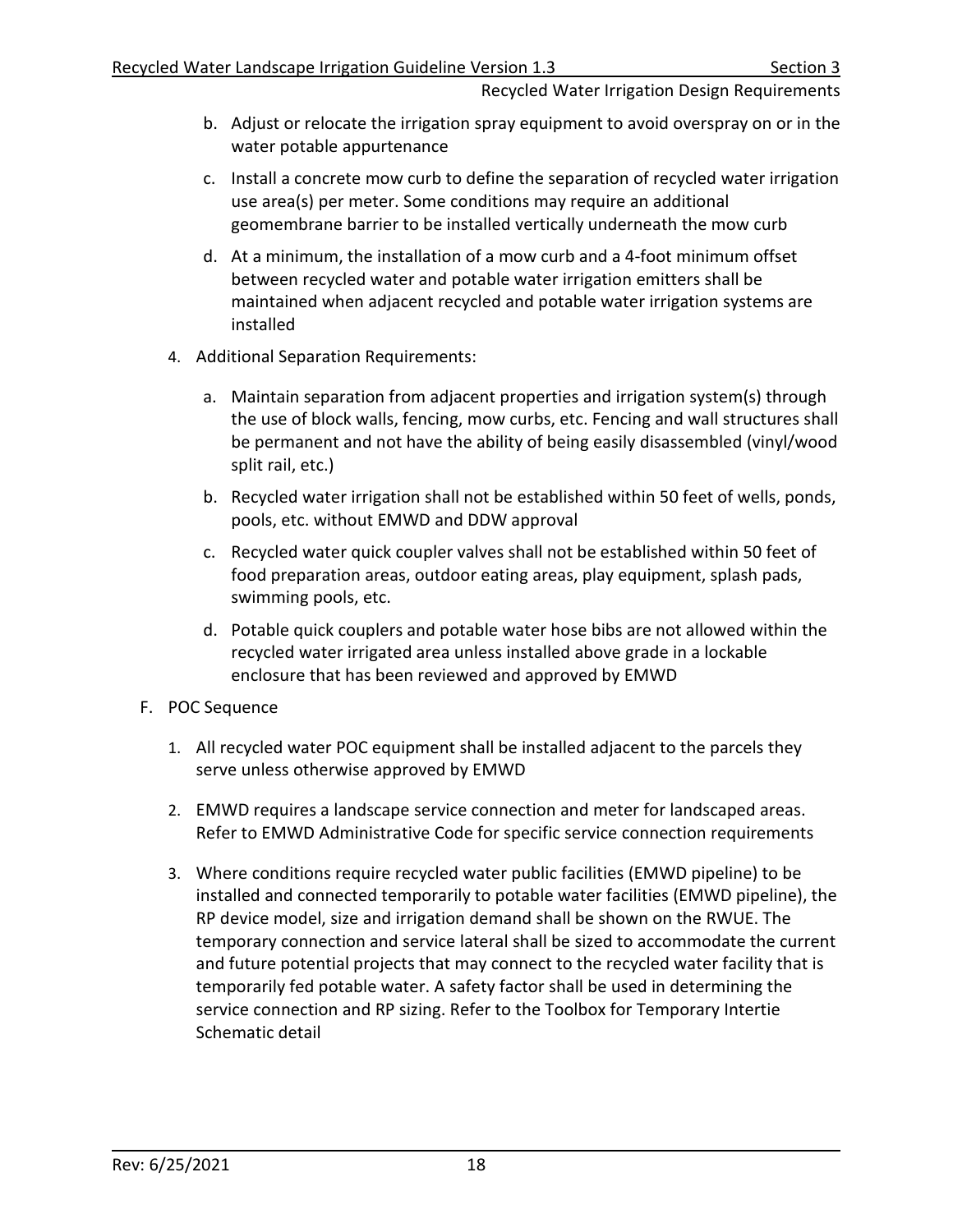- <span id="page-21-0"></span>G. Initial Source of Water Supply
	- 1. A project site may be served by three different types of connections/sources:
		- a. Recycled Water Source: Connected directly to recycled water public facilities (EMWD pipeline) that feed a recycled water meter
		- b. Temporary Potable Water Service: Potable water meter connection to a potable water public facility (EMWD pipeline) designed for future recycled water conversion. Irrigation plans shall require additional review, and approval by EMWD's Conservation Department
		- c. Temporary Potable Water Source: Recycled water mainline (EMWD pipeline) with a recycled water service connection and recycled water meter. The recycled water public facility (EMWD pipeline) has a temporary intertie to a potable water public facility (EMWD pipeline) through an above grade RP device
	- 2. For reference, each recycled water meter/POC shall be assigned a designated numerical value and each potable water meter/POC shall be assigned a designated alphabetical letter. The number/letter designation/identification shall be shown with Standard Drawing Symbols per EMWD's CAD standards. The meter identification/designation shall remain consistent throughout the recycled water irrigation plan check phases (RWUE & RWIP)
	- 3. Water pressure difference due to source of water supply (potable/recycled) may vary due to each system's operation. The Plan Checker shall provide a nominal HGL for the project location
	- 4. It is prohibited to interconnect more than one (1) meter to an irrigation mainline/system
	- 5. Recycled Identification
		- a. The recycled water identification including, warning signs, ID tags, and decals shall comply with the current DDW title 22 and EMWD requirements
		- b. Minimum requirements include the following:
			- i. The location for each recycled water warning sign shall be shown by a symbol on the RWIP. Warning signs shall be posted, at a minimum, at the following locations:
				- Driveway entrances right hand side
				- Walkway entrances
				- At recycled water meters
				- Every 500' along the perimeter of recycled water use areas.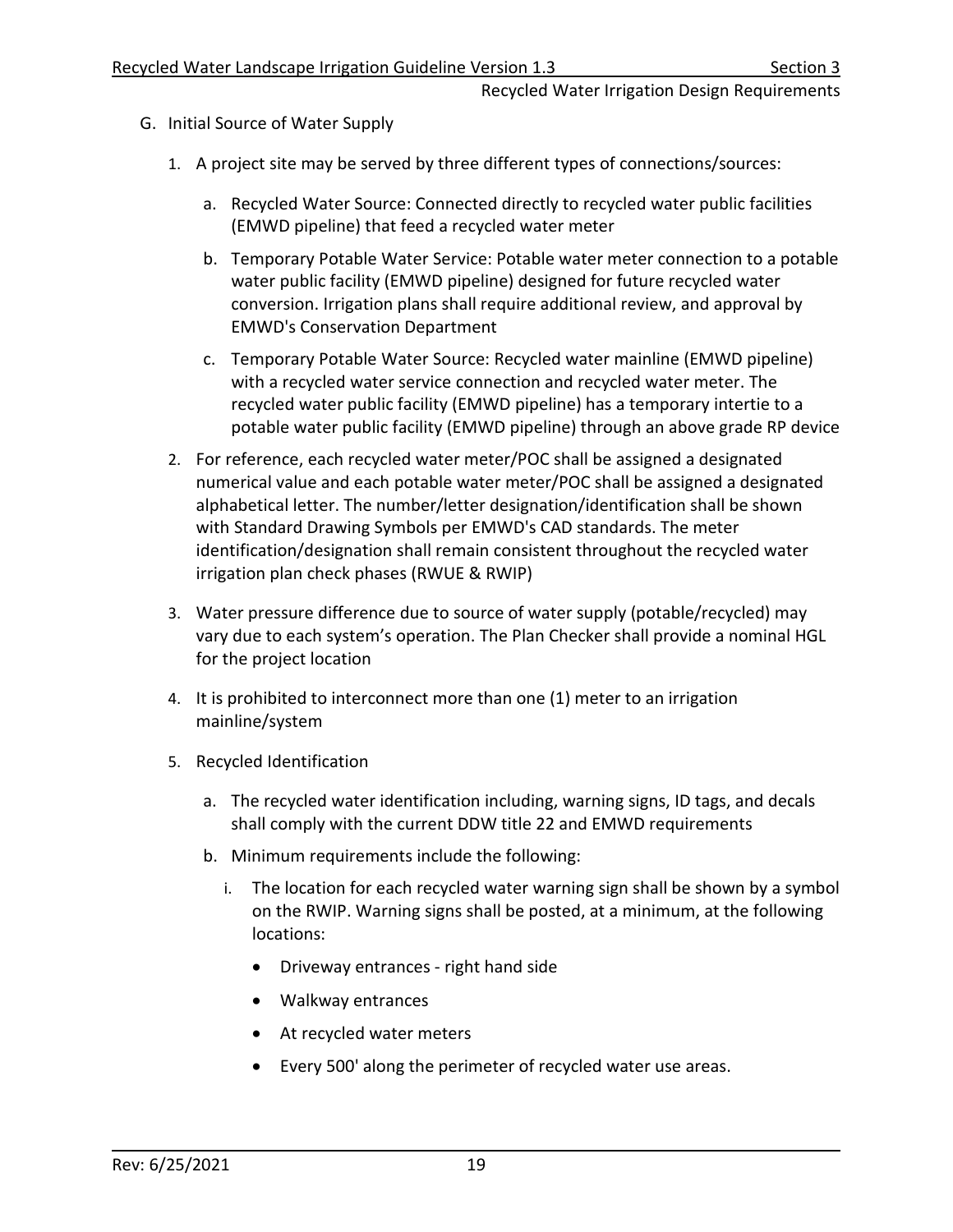- ii. Signs shall be placed to inform the public, maintenance staff, and others that recycled water is being used
- iii. The recycled water warning sign and decals shall be of a size to meet current EMWD compliance and read "CAUTION: RECYCLED WATER, DO NOT DRINK", with letters at least 1 inch high on a purple background and with the international "DO NOT DRINK" symbol sign
- c. The irrigation controller, booster pump, and associated equipment shall be identified by color, recycled water warning signs, and decals. Refer to the Toolbox for the Recycled Water Irrigation Advisory Signage detail
- <span id="page-22-0"></span>H. Irrigation Mainline and Lateral Pipe
	- 1. All recycled irrigation pipe shall be purple in color. Recycled irrigation mainline and lateral pipe shall meet the following conditions at a minimum but not limited to:
		- a. Continuous 3" wide recycled water ID tape be installed parallel with and 6" above recycled water irrigation mainline. Recycled water ID tape shall be detectable and purple with the words "CAUTION: RECYCLED WATER" imprinted in minimum 1-inch high black letters. Imprinting shall be continuous and permanent
		- b. On grade purple piping shall meet UVR resistance and recycled water identification requirements
- <span id="page-22-1"></span>I. Cross Connection Test Isolation/Bypass Tee Assembly
	- 1. This assembly shall be installed where the potable water supply pipeline enters the building/structure. (Refer to the Toolbox for the Building Cross Connection Bypass detail)
	- 2. The two (2) configurations that are commonly used are:
		- a. Double ball valve with a tee and keyed hose spigot between the ball valves
		- b. Double ball valve with a tee and keyed hose spigot between the ball valves including a second tee and ball valve downstream of the first set to allow for a second supply of water to the building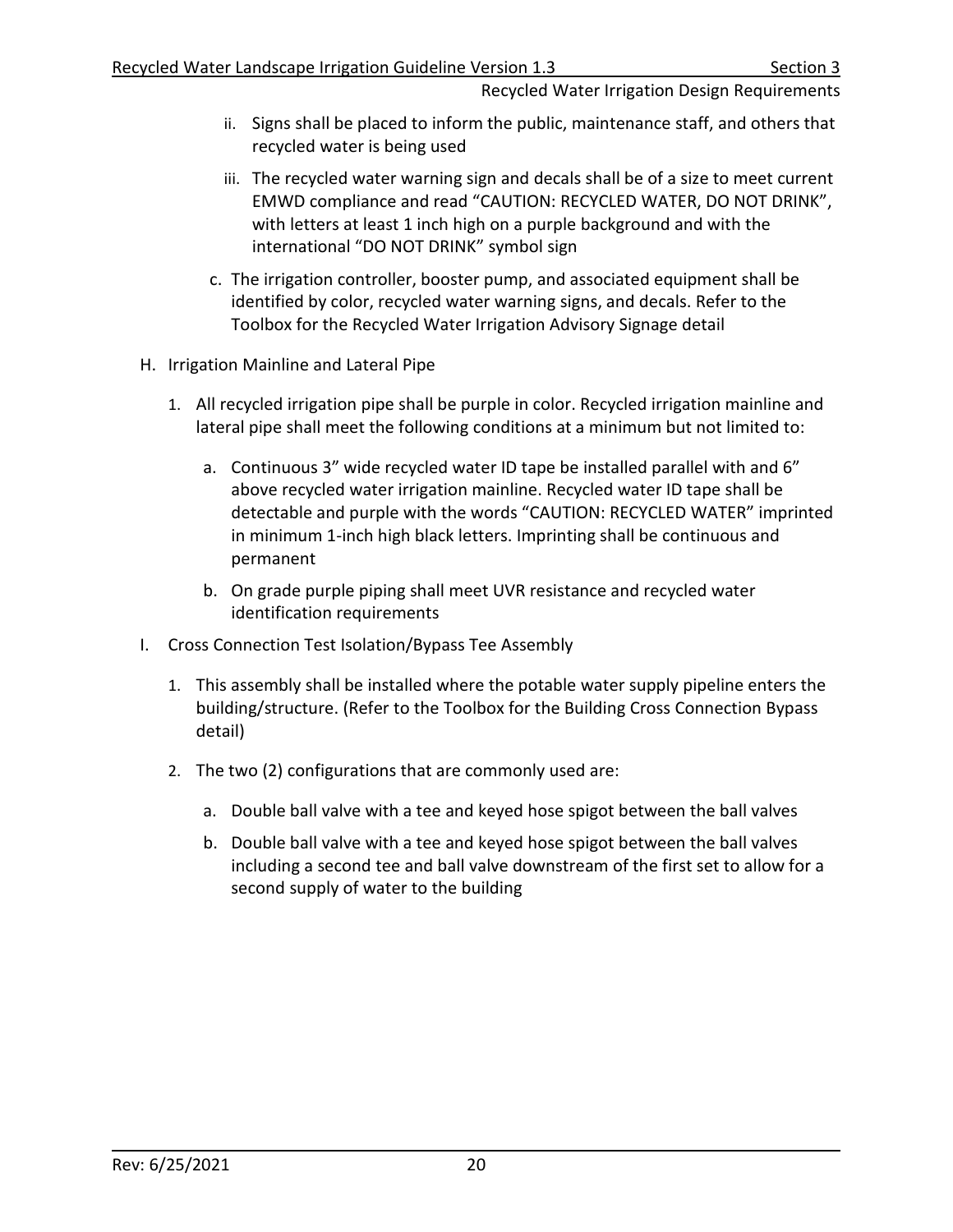### <span id="page-23-0"></span>**Section 4. Development of the RWUP**

- <span id="page-23-1"></span>A. RWUP General Information/Setup
	- 1. Each RWUP shall include Summary Tables that summarize the demand and parcel data about each Study Area (Refer to Toolbox for examples and tables)
	- 2. The Legend shall provide a list of the data symbols and descriptions shown on the RWUP
	- 3. Each RWUP shall include:
		- a. Legend
		- b. Notes
		- c. Details
		- d. Vicinity Map
		- e. Key Map
	- 4. Each Plan shall include the Vicinity Map on the first sheet
	- 5. Each Plan shall include the Study Area Phasing Map on each sheet
- <span id="page-23-2"></span>B. RWUP Drawing Standards
	- 1. At a minimum, the RWUP shall have the following items labeled/called out (Refer to the Toolbox for an example):
		- a. The Study Area
			- i. Street Names
			- ii. Study Area Boundary
		- b. Study Areas (TM, PM, APN, TTM)
			- i. Phasing Number; i.e. Project Study Area 1
			- ii. Parcel Number; i.e. Parcel 1
			- iii. Legal Parcel Map Number (PM#)
			- iv. Parcel, Property or Project Name
			- v. Tract Map Number (TM#) or Property Description
			- vi. Project Study Area Boundary
			- vii. Public Facilities: Existing or Proposed, Size, Recycled or Potable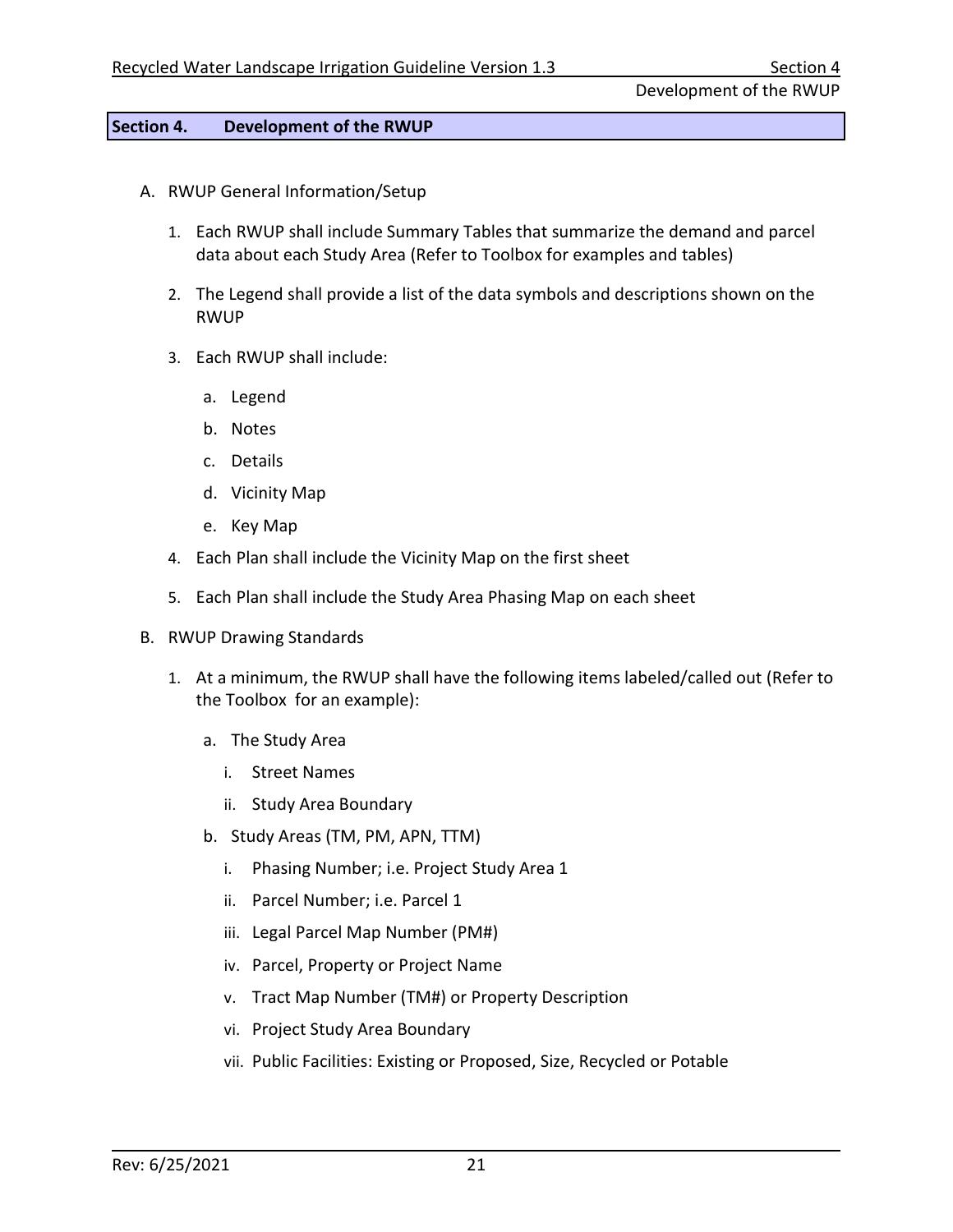Development of the RWUP

- viii. All other project characteristics pertinent to the most current land use plan and recycled water landscape use areas
	- Commercial, Industrial, Manufacturing, Park, School, Residential, Streetscape, Medians, Open Space, Basin, Mitigation, etc.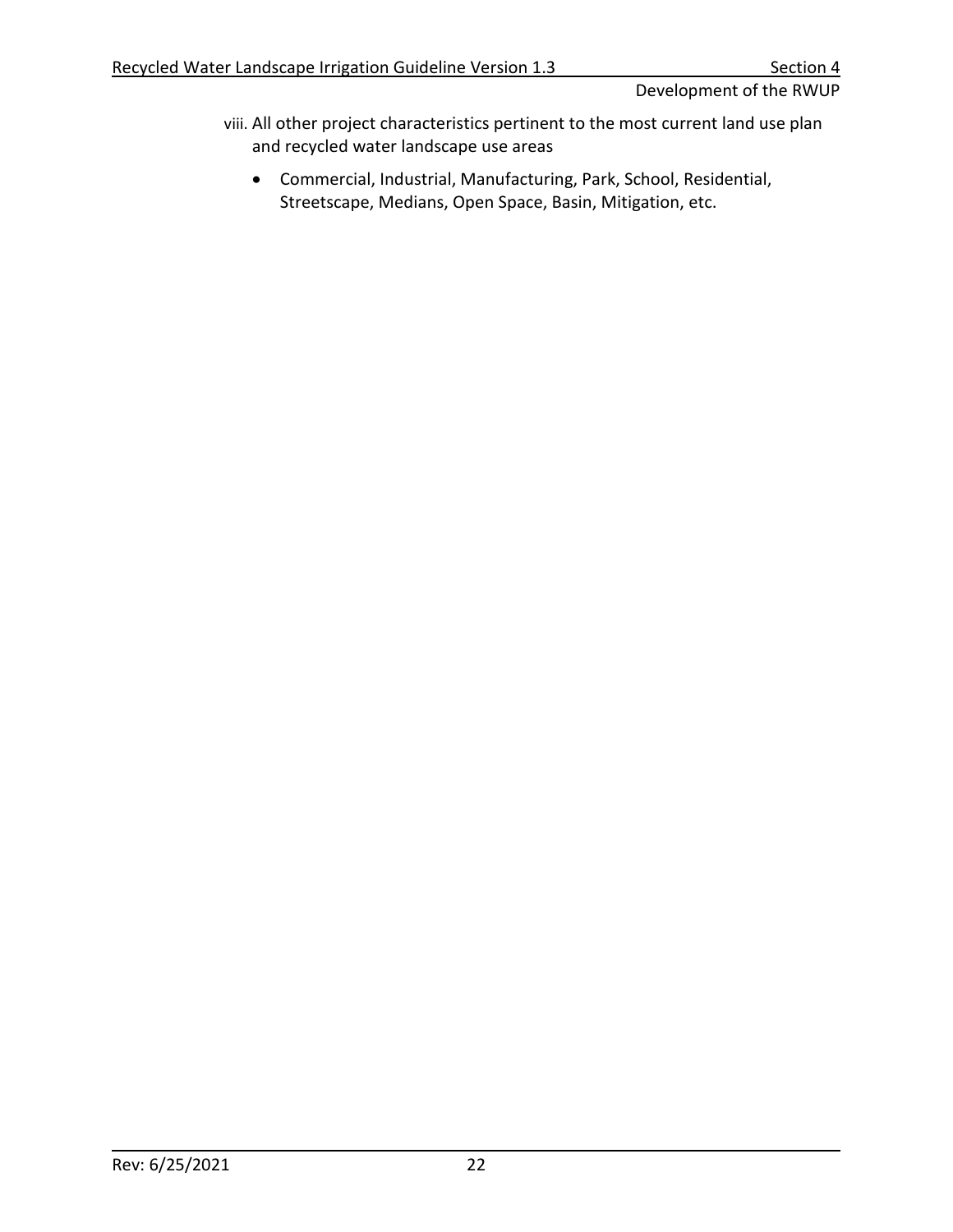# <span id="page-25-0"></span>**Section 5. Development of the RWUE**

- <span id="page-25-1"></span>A. RWUE General Information/Setup
	- 1. Each RWUE shall include:
		- a. Summary Table
		- b. Legend
		- c. Notes
		- d. Details
		- e. Maps
		- f. Labels
- <span id="page-25-2"></span>B. RWUE Drawing Standards

At a minimum, the RWUE shall show and identify the following elements:

- 1. Descriptions: Parcels, Tracts, Property Boundaries, Lot Lines, APN, etc.
- 2. Street Improvements: Streets, Street Names, Centerlines, Curbs, Sidewalks, and Right of Way Lines
- 3. Land Use Types: Commercial, Industrial, Manufacturing, Park, School, Residential, Streetscape, Medians, Open Space, Basin, Mitigation, etc.
- 4. Structures/Sensitive Use Areas: Buildings, Wells, Fencing, Walls, Parking Lots, Fields, Basins, Pools, Playground Equipment, etc.
- 5. Project Phasing Lines and Descriptions: i.e. Project Phase I
- 6. Off-site Public and On-site Private Facilities
	- a. Existing and proposed potable and recycled pipelines, alignments, sizes, station numbers (if available), mainline isolation valves, blow offs, air release/vacuum valves, detector checks (RPDA/DCDA), backflow devices (RP/DC), fire lines, fire hydrants, and temporary EMWD facility intertie through an RP device
		- i. Each facility and appurtenance has a designated color, line type, and symbol, which shall be identified within the Legend (Refer to the Toolbox)
	- b. All projects requiring a DDW submittal shall include onsite plumbing plans with internal building plumbing as part of the RWUE and CAD base files
- 7. Recycled and Potable Water Meters
	- a. Existing and proposed potable and recycled water meters, locations, sizes, station numbers (if available), and service line alignment from the facility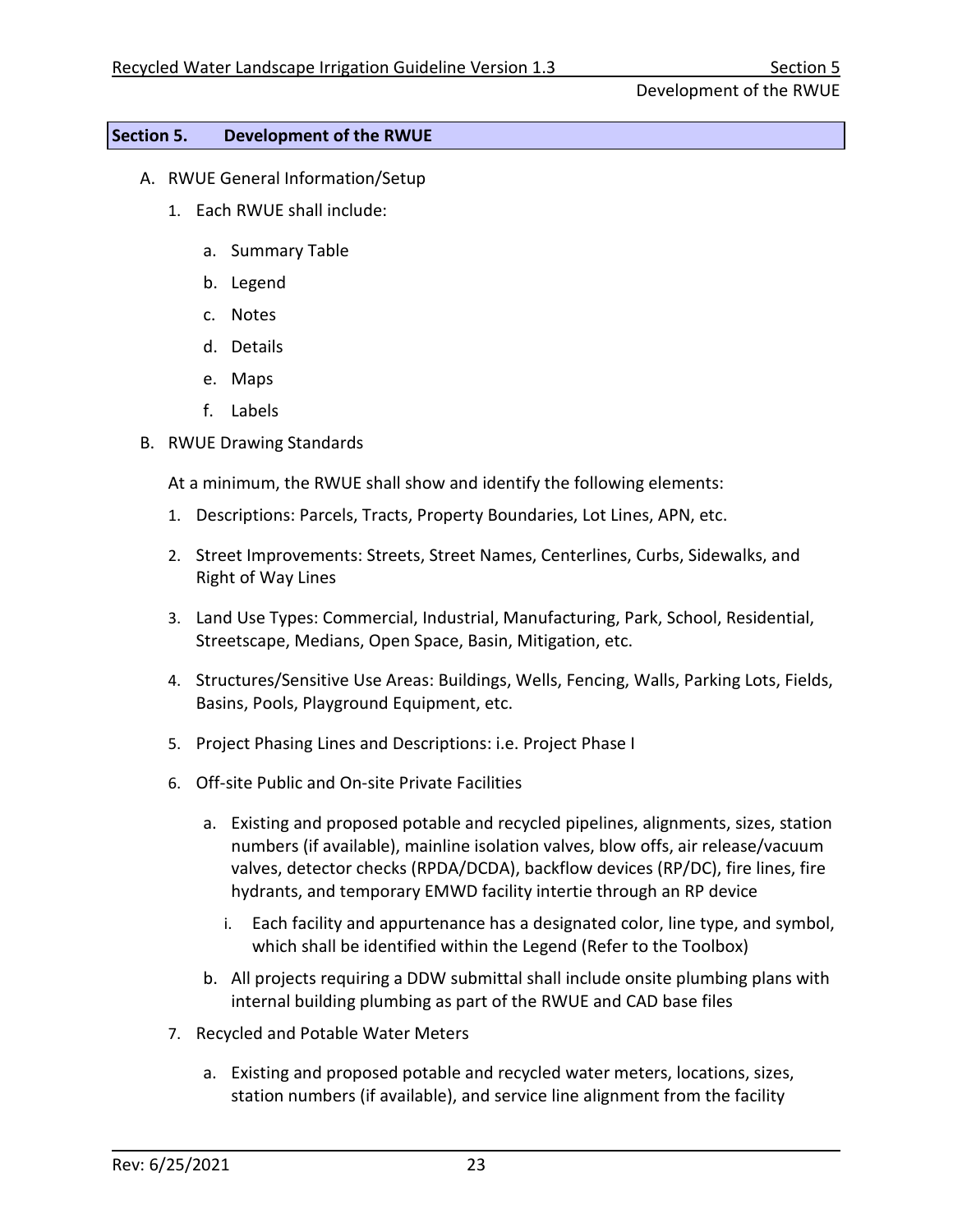## Development of the RWUE

- i. Each water meter type has a designated color and shall be identified on the RWUE with Standard Drawing Symbols (Refer to the Toolbox for the RWUE "Legend")
- ii. The landscape architect shall coordinate with developer/owner engineer and/or architect to obtain all required civil base file and plumbing plans
- iii. Any existing water service lateral that is not proposed to be used shall be identified with the Standard Drawing Symbol and station number noting the service line to be removed back to the EMWD mainline
- 8. Recycled and Potable Water Use Areas
	- a. The land use type for all properties and parcels on the RWUE shall be identified and labeled. Each type of water use area shall be designated with a separate color on the RWUE (Refer to the Toolbox for example)
	- b. The boundaries of each recycled and potable water use area shall be defined with the Standard AutoCAD Drawing closed polygon, meter, and layer name
- 9. At a minimum, the RWUE shall have the following items labeled (Refer to the Toolbox for an example):
	- a. Study Area Limit
	- b. Street Names
	- c. Station Numbers (If available)
	- d. Land Use Type and/or Project Site Area(s); i.e. Streetscape, Park, Basin, Commercial, School, Residential
	- e. Legal Parcel Map Number (PM#) or Tract Map Number (TM#)
	- f. Project Phasing Number; i.e. Project Phase 1
	- g. Facilities; i.e. Offsite, onsite, existing, proposed, recycled, potable, and raw. The labels for these facilities shall also include sizing, EMWD D-sheet (if available), and Work Order Number (WO, if available)
	- h. Fire Lines and Private Onsite Domestic Water Facilities
	- i. Connections between Offsite EMWD Facilities (RW & PW)-Temporary Intertie
	- j. Drinking Fountains
	- k. All Irrigation Sleeving Sizes, Locations, and Quantities
	- l. Required Descriptions for Site Characteristics/elements; i.e. Buildings, building pads, restrooms, parking, sports fields, bio swales, wells, separation, etc.
	- m. Reference Areas Sensitive to Recycled Water Use; i.e. mitigation, potable wells, blue line streams, swimming pools, ponds, basins, decorative fountains, play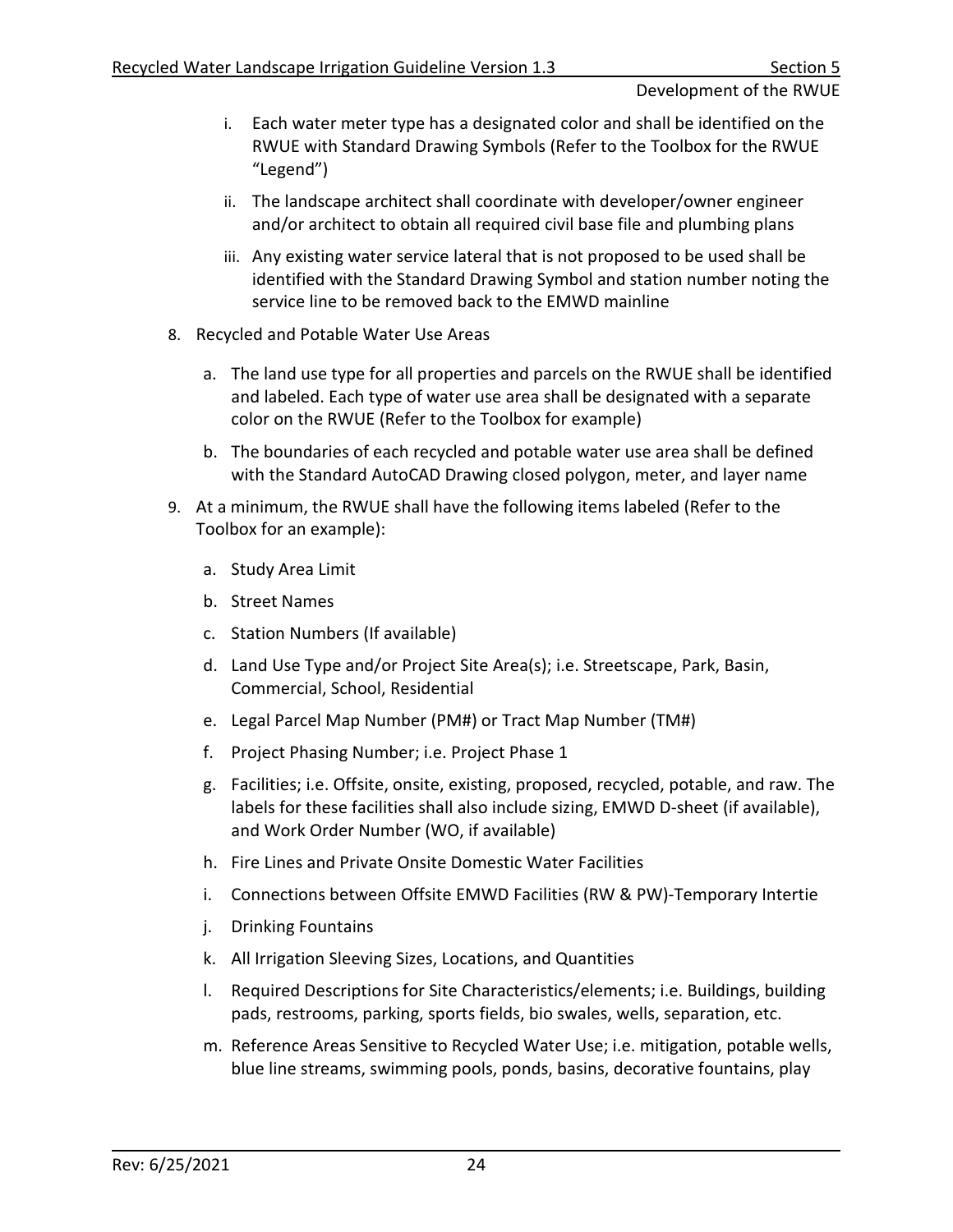Development of the RWUE

grounds, outdoor eating, and sitting areas. Refer to the Toolbox for the Conditions & Mitigation Measures Table in the CAD Standard Guideline

10. For example RWUE drawings, refer to the "RWUE" folder in the Toolbox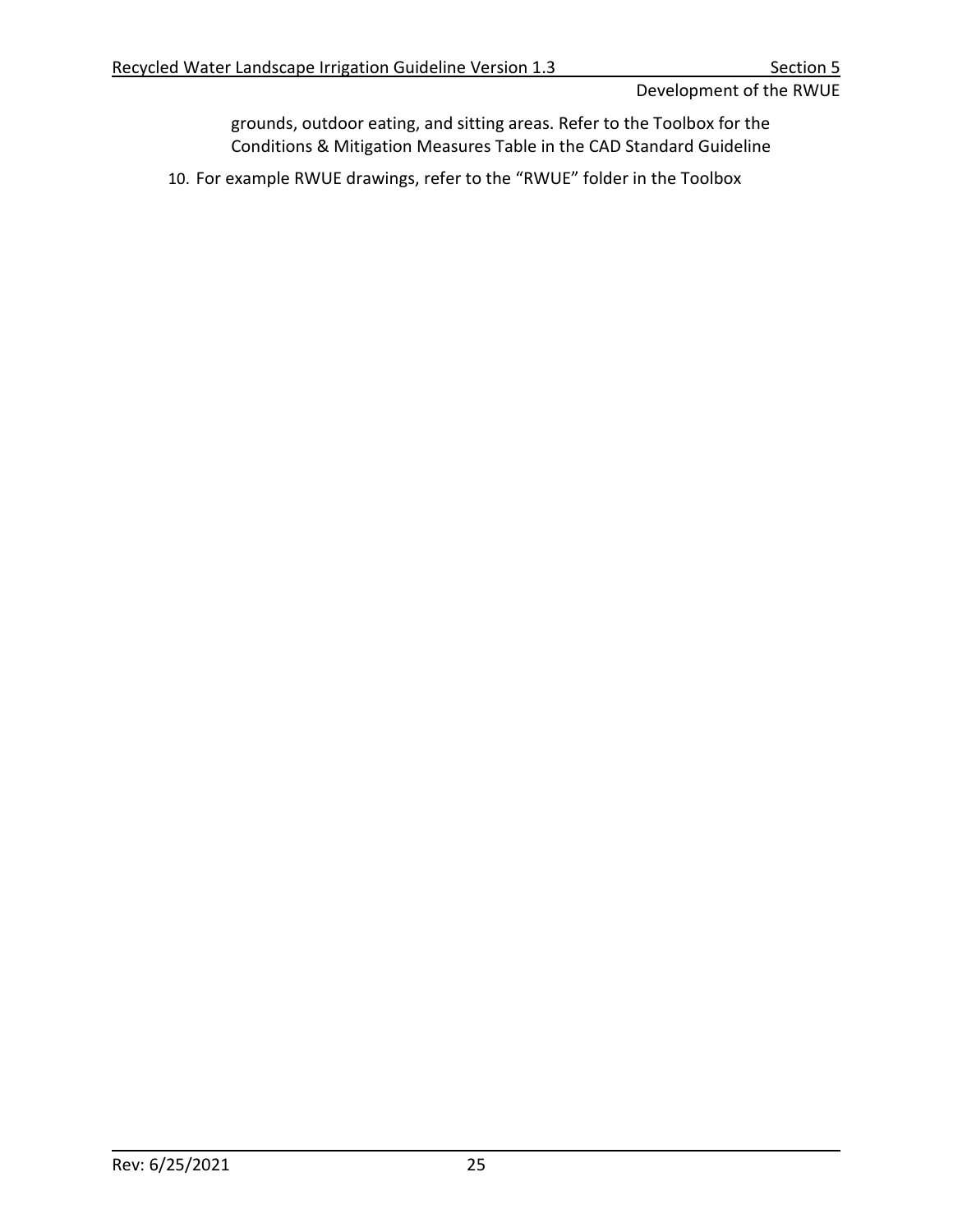Development of the RWIP

# <span id="page-28-0"></span>**Section 6. Development of the RWIP**

- <span id="page-28-1"></span>A. RWIP General Information/Setup
	- 1. All project site areas submitted as an RWIP shall be consistent with the irrigated Study Areas, meter size, meter location, the irrigation maximum, and peak demands set on the accepted RWUE
	- 2. Each RWIP shall include but is not limited to:
		- a. Title Sheet
			- i. Vicinity Map
		- b. Sheet Index Map
			- i. Meter Data Table
		- c. Irrigation Plan
			- i. Detailed Construction Documents
			- ii. Key Map
			- iii. Detail drawings
			- iv. Valve Demand Data Table
			- v. Equipment Legend Specifications
- <span id="page-28-2"></span>B. RWIP Drawing Standards
	- 1. The equipment and sequence of the equipment shall accommodate the system's ultimate operation condition and meet all testing requirements. See Section 4 (Recycled Water Irrigation Design Requirements) of this document for further information
	- 2. The following makes up the POC sequence:
		- a. EMWD Meter
		- b. Quick Coupler Valve
		- c. Isolation Valve
		- d. Backflow Device (DC/RP) (If required)
			- i. (Refer to EMWD's Engineering Standards and Specifications for Developer Projects Section 2 and Section 8 for the detailed EMWD Standard Drawings)
		- e. Strainer
		- f. Booster Pump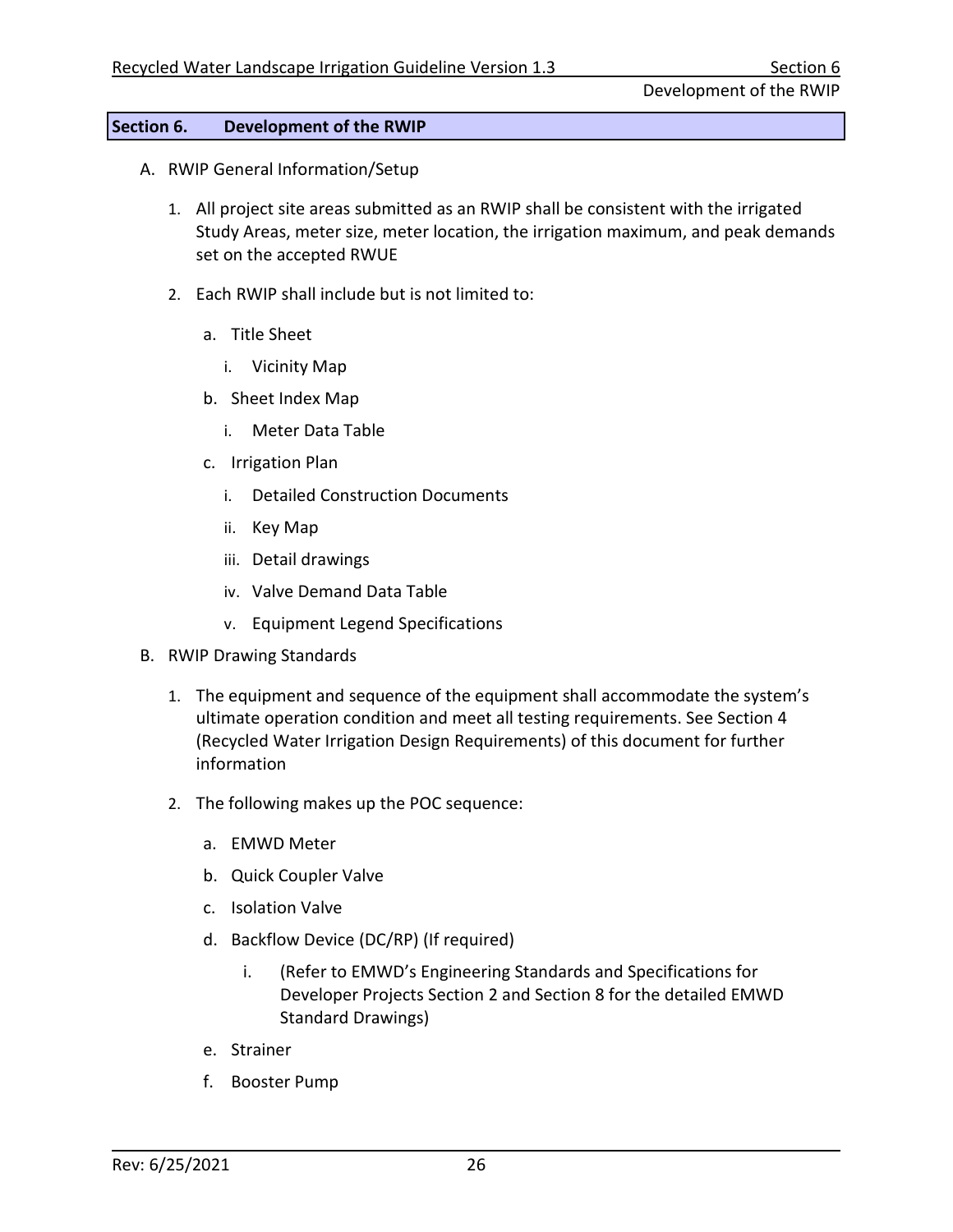Development of the RWIP

- g. Pressure Regulator
- h. Master Valve
- i. Flow Sensor
- j. Automatic Irrigation Controllers
	- System weather sensors
- 3. The following are irrigation system components:
	- a. Remote Control Valves
	- b. Isolation Valves
	- c. Quick Coupler Valves
	- d. Irrigation Lateral Line Filters/Strainers
	- e. Drip, Bubbler, Spray and/or Rotor Irrigation
	- f. Irrigation Pipeline
	- g. Irrigation Sleeves
	- h. Recycled Water Identification Decals/Stickers, ID Tape, Signage, and ID Tags
- 4. At a minimum, the RWIP shall have the following items labeled (Refer to the Toolbox for an example):
	- a. Study Area Limit
	- b. Street Names
	- c. Station Numbers
	- d. Land Use Type and/or Project Site Area(s): Streetscape, Park, Basin, Commercial, School, or Residential
	- e. Legal Parcel Map Number (PM#) or Tract Map Number (TM#)
	- f. Project Phasing Number; i.e. Project Phase 1
	- g. Water Facility Callouts: offsite, onsite, existing, proposed, recycled, potable, and raw. The labels for these facilities shall also include sizing, EMWD D-sheet (if available), and Work Order Number (WO, if available)
	- h. Fire Lines and Private Onsite Domestic Water Facilities
	- i. Connections between Offsite EMWD Facilities (RW & PW) Temporary Intertie
	- j. Drinking Fountains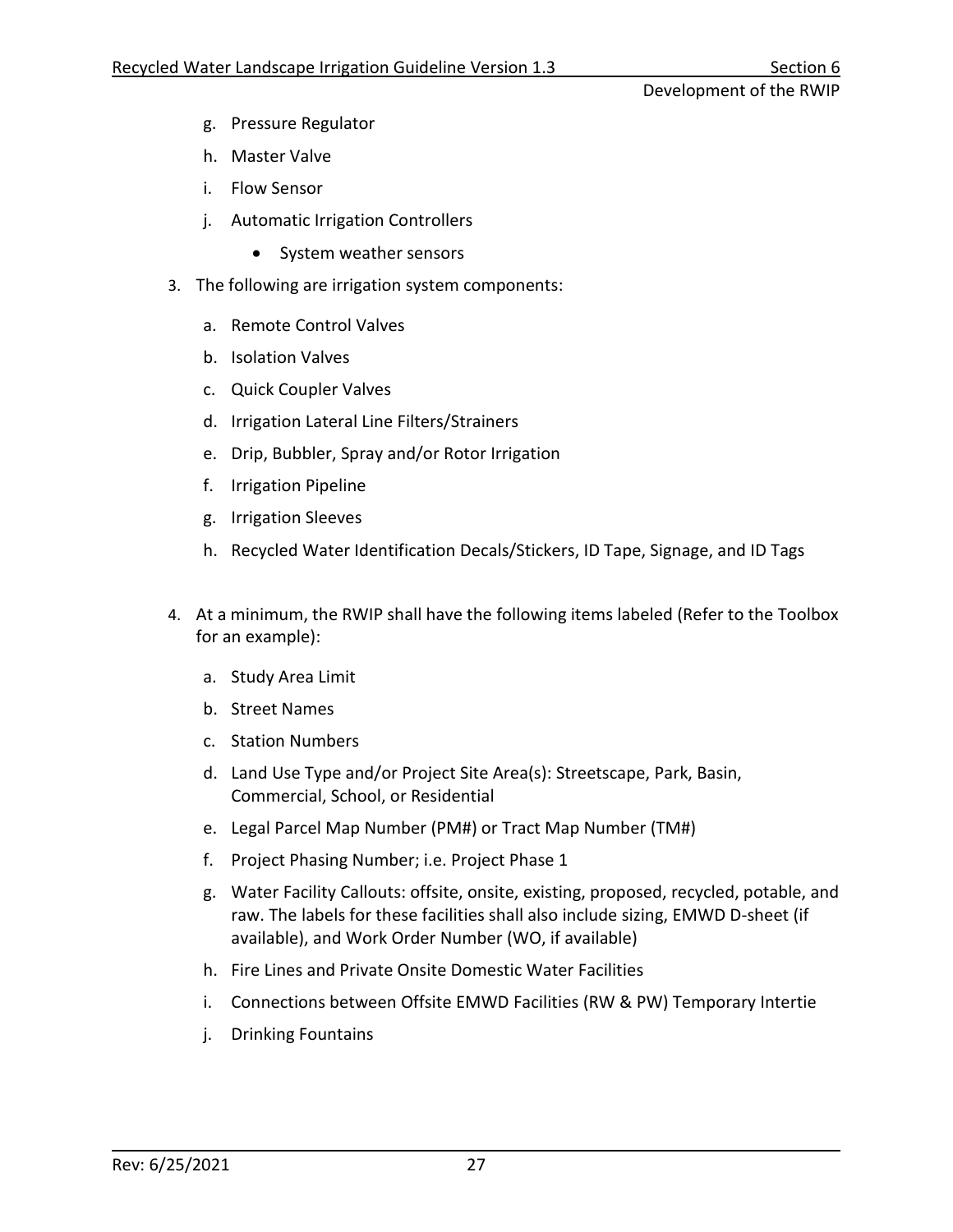Development of the RWIP

- k. Required Descriptions for Site Characteristics/Elements; i.e. Buildings, building pads, restrooms, fencing/walls, mow curbs, parking, sports fields, bio swales, wells, separation, etc.
- l. Reference Areas Sensitive to Recycled Water Use; i.e. Mitigation, potable wells, blue line streams, swimming pools, ponds, basins, decorative fountains, play grounds, outdoor eating, and sitting areas. Refer to the Toolbox for Conditions & Mitigation Measures Table
- 5. RWIP Examples (Refer to the Toolbox for example)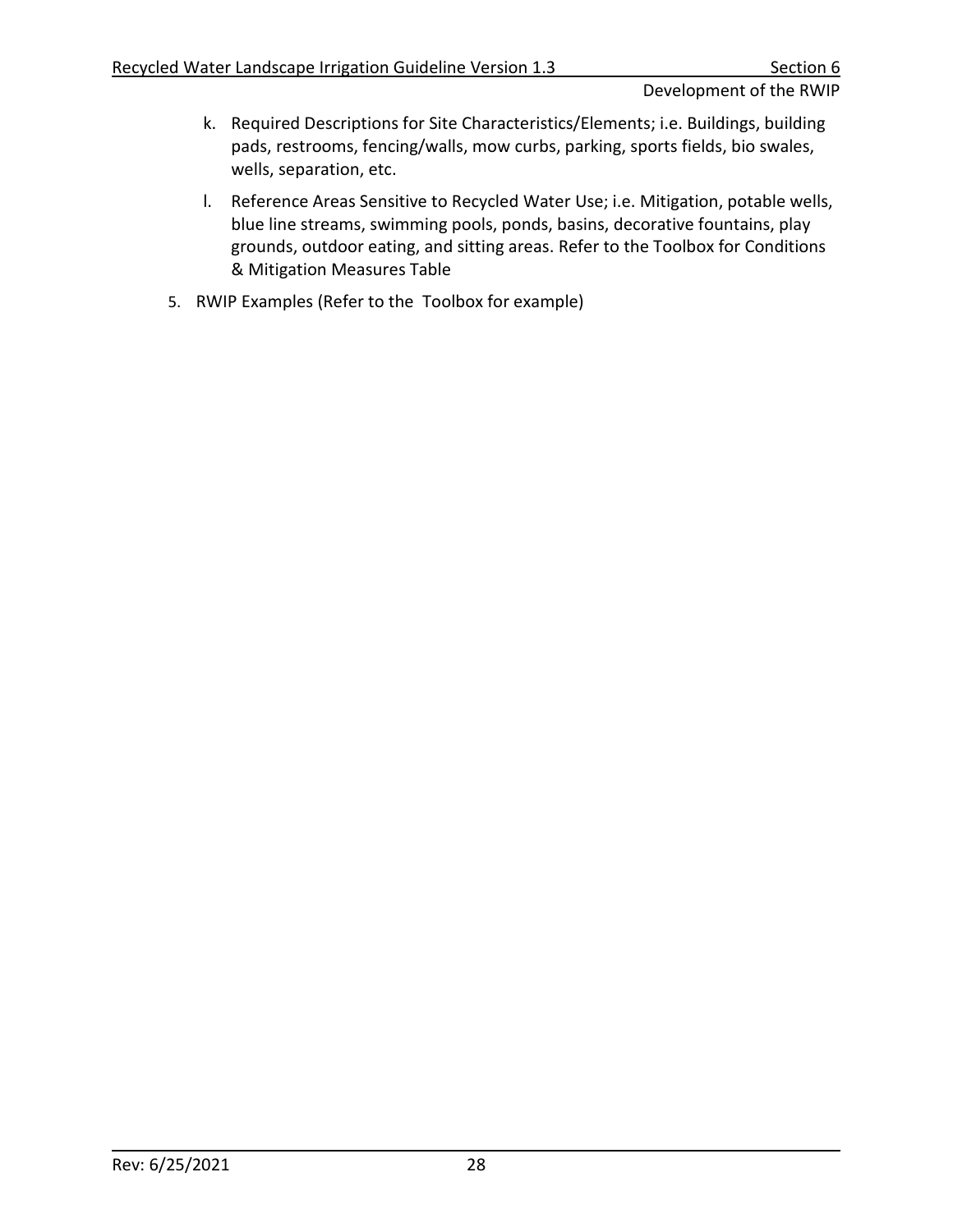Irrigation Water Budget Calculations

## <span id="page-31-0"></span>**Section 7. Irrigation Water Budget Calculations**

<span id="page-31-1"></span>A. RWUP

The formulas for the irrigation demands are summarized in the tables shown on the RWUP. Refer to the Toolbox.

- 1. The calculations shall be based on the most current land use plan for the projects/parcels within each Study Area and the RWUP Study Area
- 2. An RWUP is a development study used to determine infrastructure requirements when specific project landscape area information is not yet determined
- 3. EMWD may require more focused studies to calculate the water budget demands depending on the specific project conditions
- <span id="page-31-2"></span>B. RWUE

The calculations shall be based on the most current land use plan for the projects/parcels within the Study Area. Refer to the Toolbox

- 1. The water budget calculated at the RWUE level sets the Maximum Irrigation Demand and the Maximum Peak Demand for each meter. As a result, EMWD shall confirm the demands are not exceeded for each meter on the future submittals of the RWIP(s)
- 2. In cases where an RWUE or a portion of an RWUE lacks specific project landscape area information that can be used to determine specific areas that will be irrigated, refer to the planning criteria formulas used for the RWUP to develop the irrigation demand data
- 3. EMWD may require more focused studies to calculate the water budget demands depending on the specific project conditions
- <span id="page-31-3"></span>C. RWIP

Maximum Irrigation Peak Demand Allowed: For the RWIP, the Maximum Peak Demand shall be based on the design demand (max combination of valves) not the maximum gpm allowed. The max design demand should be identified based on the actual design of the irrigation system and simply "cross-checked" against the maximum peak demand allowed that is referenced on the RWUE/RWUP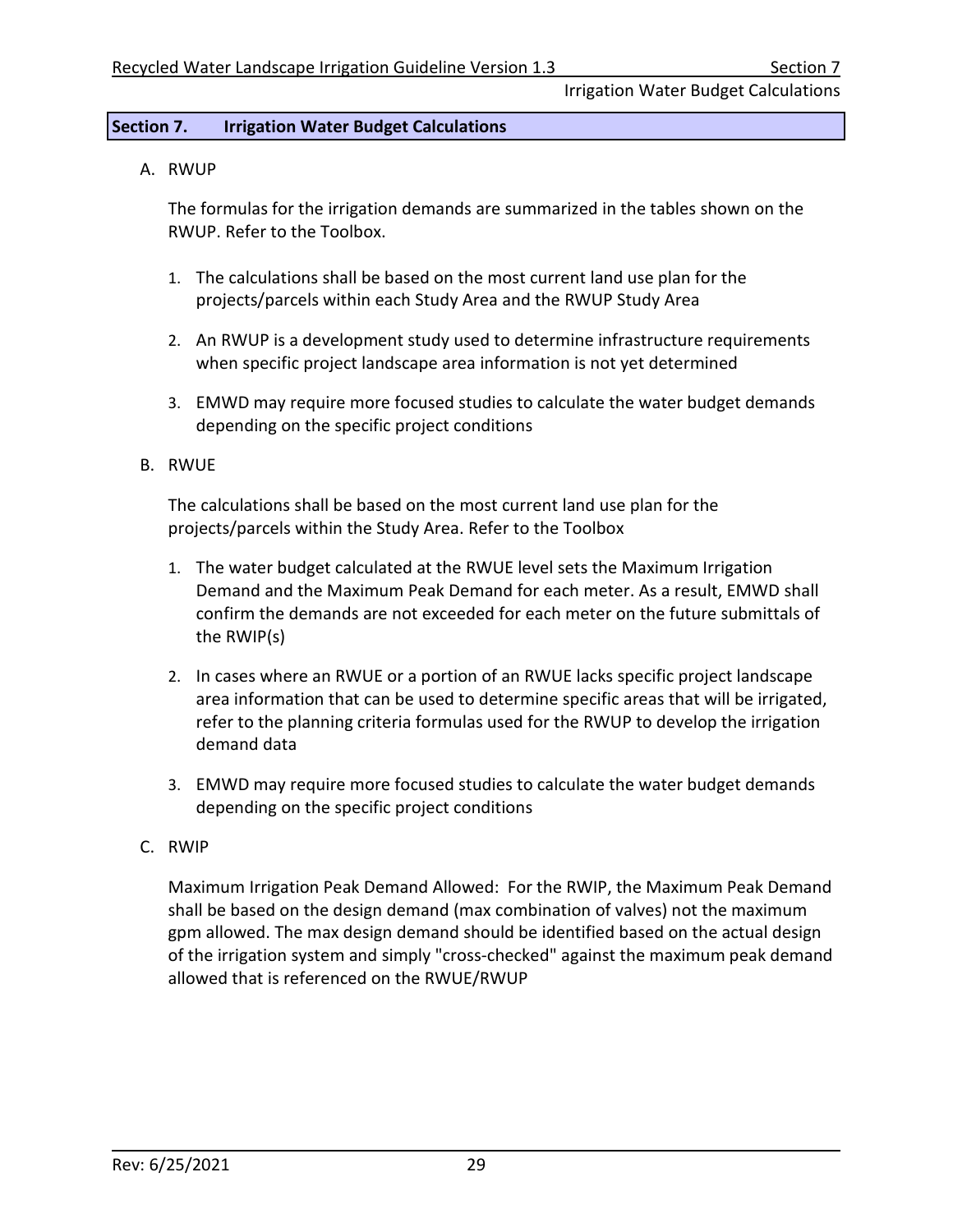# Irrigation Water Budget Calculations

- 1. As of 2015, EMWD requirements state that calculations shall be based on 50% of July Eton at the nearest CIMIS Station
	- a. The water budget calculated at the RWIP level sets the Maximum Irrigation Demand and the Maximum Peak Demand for each meter. As a result, EMWD shall confirm the demands for each meter do not exceed the demands as conditioned by the RWUE. Final RWIP irrigation system demands shall be based on valve data table combinations
	- b. A Valve Demand Data Table identifying meter designation, valve ID, valve area served in square feet (sf), valve demand in gpm, irrigation type (drip, bubbler, rotor, etc.), cycle duration (run time), order of operation (series), total quantity of water used (AF/y), and run time totals per valve/controller per day, is required for each RWIP
	- c. EMWD may require more focused studies to calculate the water demands depending on the specific project conditions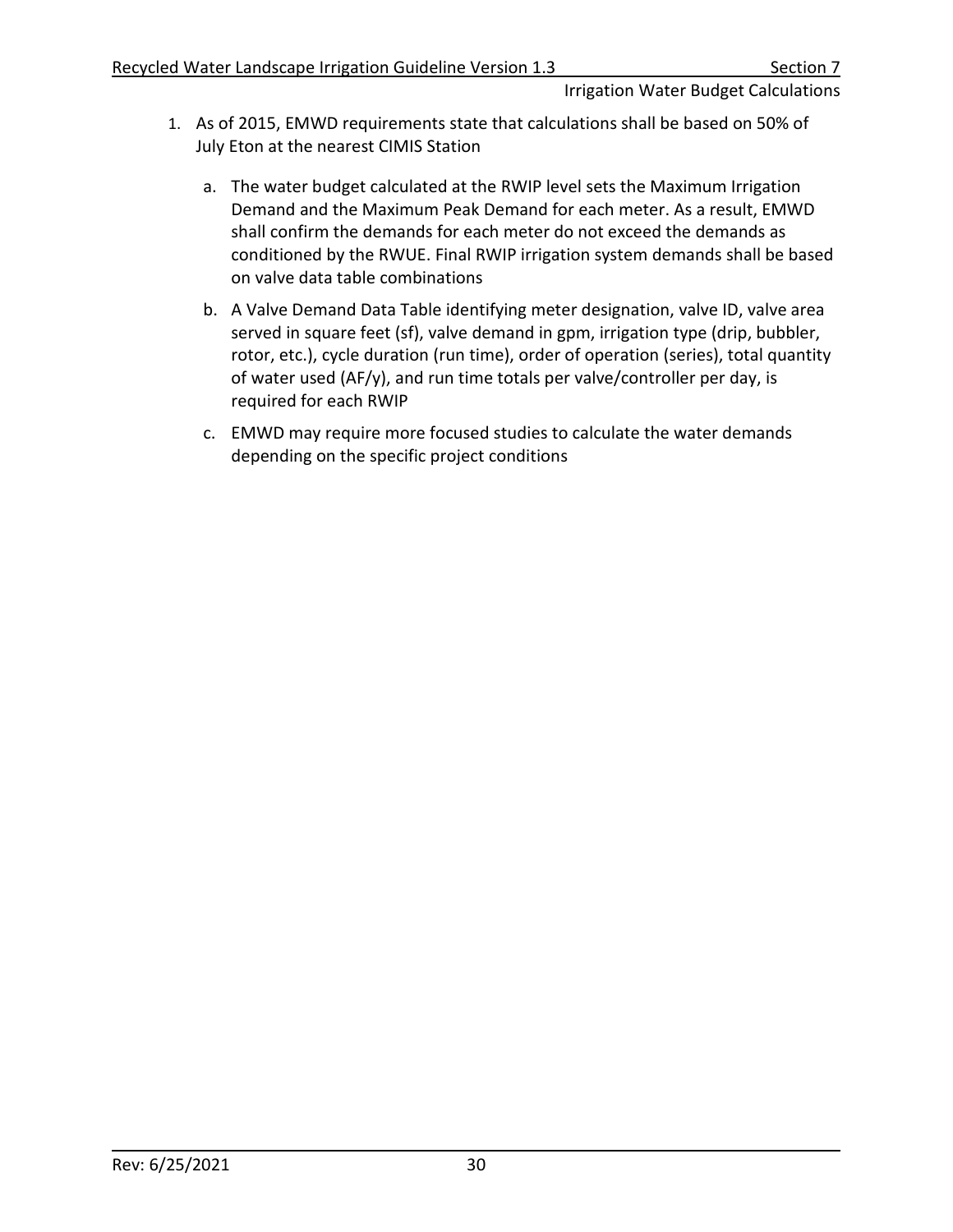EMWD Recycled Water Landscape Guideline Toolbox/CAD Standards

#### <span id="page-33-0"></span>**Section 8. EMWD Recycled Water Landscape Guideline Toolbox/CAD Standards**

- <span id="page-33-1"></span>A. EMWD Recycled Water Landscape Guideline Toolbox
	- 1. The Recycled Water Landscape Guideline Toolbox has numerous resources in the format of PDF, word documents, excel spreadsheets, and AutoCAD templates developed by EMWD to assist in the development of the documents needed for recycled water landscape use sites
		- a. 01 RW Landscape Irrigation Guideline V1.2
			- i. Recycled Water Landscape Irrigation Guideline Version 1.2 (This document)
			- ii. CAD Standard Guideline (Most current design requirements and AutoCAD standards)
		- b. 02 Standard CAD Layer and Block Standards
		- c. 03\_Title Block Drawing
		- d. 04\_Maps
			- i. Vicinity Map
			- ii. Key Map
			- iii. Base Example
			- iv. Project Study Area Map
		- e. 05\_RWUP
			- i. Legends
			- ii. Notes
			- iii. RWUP Example
			- iv. Tables
		- f. 06\_RWUE
			- i. Legends
			- ii. Notes
			- iii. RWUE Examples
			- iv. Tables
		- g. 07\_RWIP and RWAB
			- i. Legends
			- ii. Notes
			- iii. RWIP Example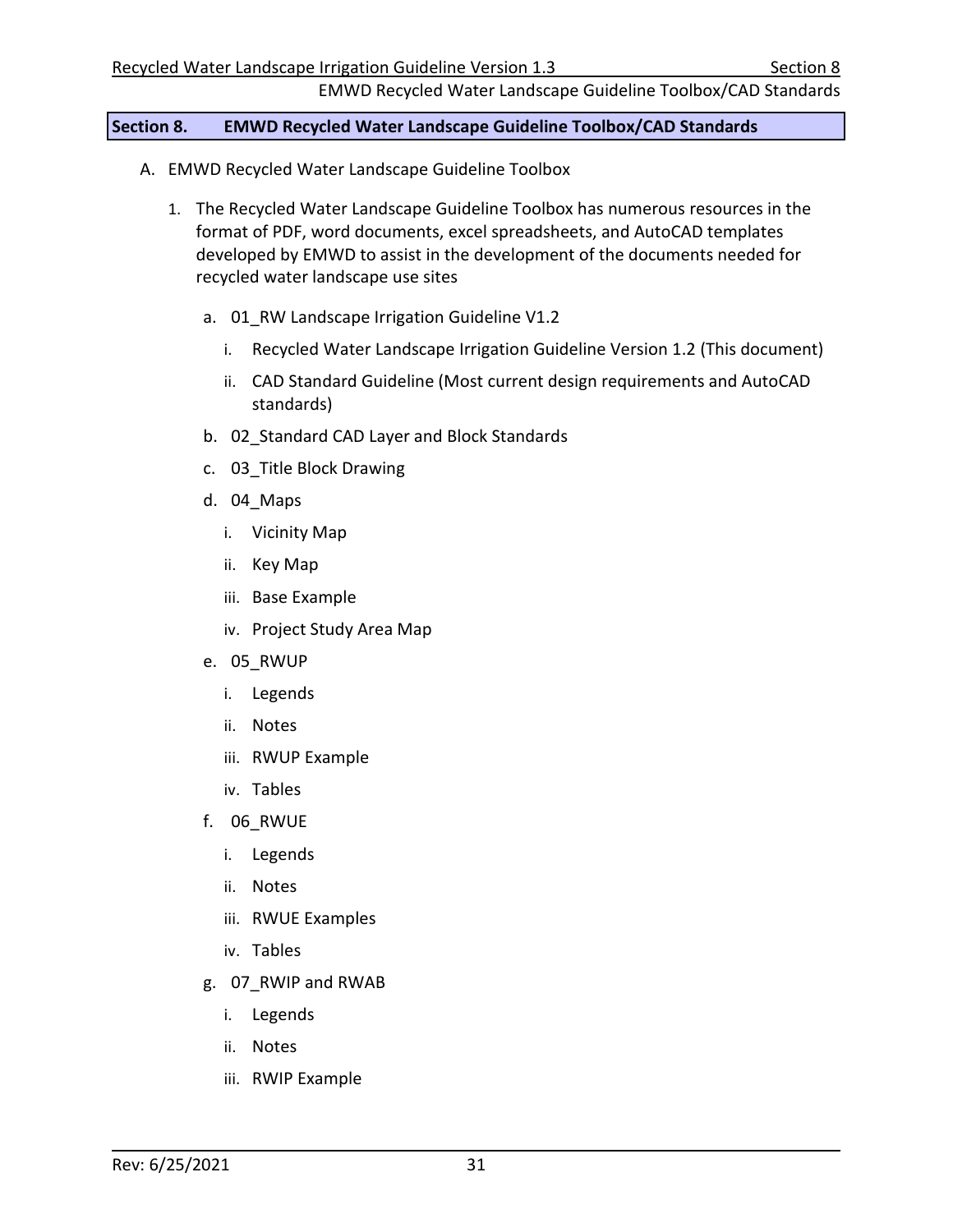EMWD Recycled Water Landscape Guideline Toolbox/CAD Standards

- iv. Tables
- h. 08\_Details
	- i. Temporary Potable Water Construction T-Meter Detail
	- ii. Point of Connection (POC) Sequence Detail
	- iii. Recycled Pipe/Potable Water Pipe Crossing Detail
	- iv. Trench for Recycled Water Irrigation Mainline and Laterals Detail
	- v. Strainer Detail
	- vi. Recycled Water POC Stub Out Detail
	- vii. Recycled Water Quick Coupling Valve Detail
	- viii. Recycled Water Irrigation Advisory Sign Detail
	- ix. Manual Flush Valve Detail
	- x. Temporary Inter-tie Schematic Diagram
	- xi. Cross Connection Building Bypass Detail
- <span id="page-34-0"></span>B. CAD Standards
	- 1. Created in AutoCAD version 2007 or as approved by EMWD
	- 2. Tied to the Horizontal Datum of the California State Plane Coordinate System Zone 6 (NAD 83) and to the North American Vertical Datum (NAVD 88) or as approved by Eastern Municipal Water District
	- 3. Units of measure shall be English units unless otherwise directed
	- 4. CAD files are required with each plan check submittal. Refer to the CAD Standard Guideline for required submittal documents
	- 5. Detailed CAD Standards are provided in the CAD Standard Guideline. All RWUP, RWUE, and RWIP drawings shall follow the standards stated in this document and in the CAD Standard Guideline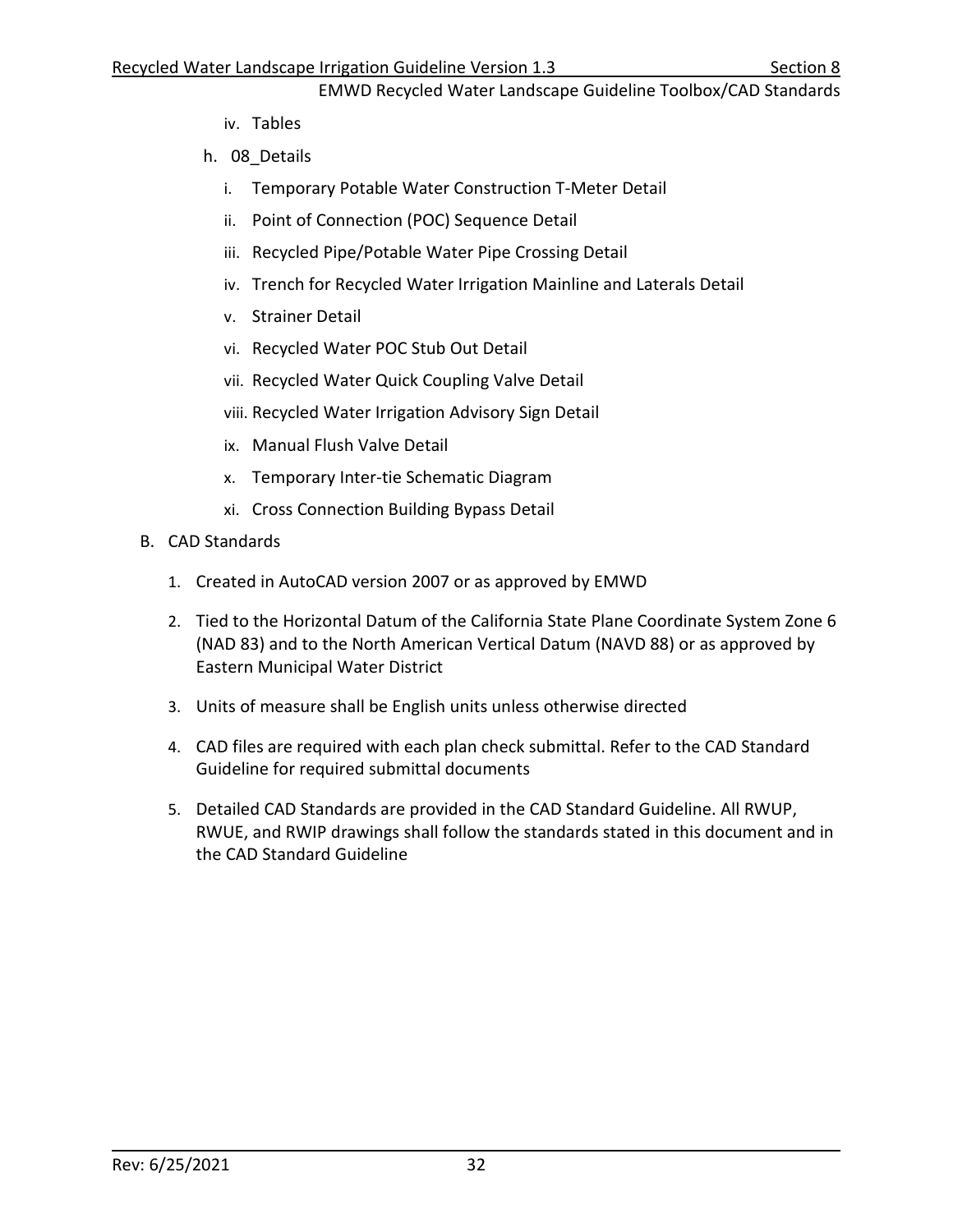## <span id="page-35-0"></span>**Section 9. Glossary of Terms**

- <span id="page-35-1"></span>A. Terms and Definitions
	- 1. AFS:

Application for Service; the EMWD process for site connections to existing facilities, provided capacity is available

- 2. Approved Backflow Prevention Assembly: A device approved by the State of California, the USC Foundation for Cross Connection Control and the District, which is installed to protect any water supply (recycled, potable, public, private, or on-site) from contamination through backflow of a substance containing a potential hazard
- 3. Approved Use Area:

A site, with well-defined boundaries, as designated in the approved RWUP/RWUE and RWIP plans, to receive recycled water for an approved use as recognized by the applicable regulatory agencies

- 4. AWWA Cross-Connection Control Specialist: An individual who has a current Cross-Connection Control Specialist Certificate on file with AWWA and EMWD
- 5. Backflow:

A flow condition, caused by a differential pressure, that causes the flow of water or other liquids, gases, mixtures or substances into the distributing pipes of a water supply from any source or sources other than an approved water supply source

6. CC&R's:

Covenants, Conditions, and Restrictions issued by a Property Owners Association

7. DDW:

California Department of Health Services, Division of Drinking Water and Environmental Management

- 8. CIMIS: California Irrigation Management Information System [\(www.cimis.water.ca.gov](http://www.cimis.water.ca.gov/) )
- 9. CIP:

EMWD's Capital Improvement Program

10. COA:

Conditions of Approval; project conditions set by the governing agency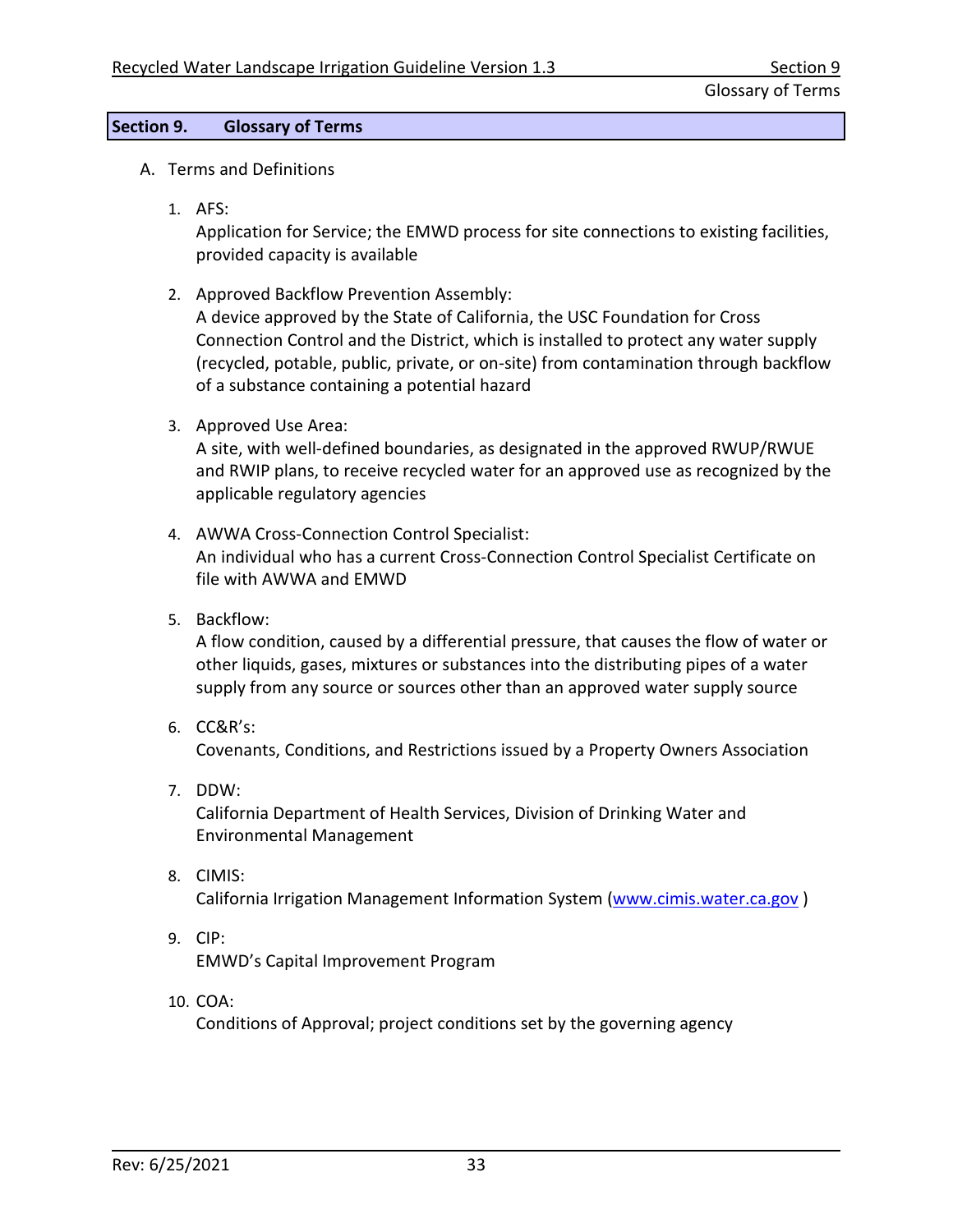11. Controller Charts:

RWIP drawings that graphically identify in color the area served by each remote control valve in the As-built condition

12. Cross-Connection:

Any unprotected actual or potential connection, or structural arrangement between a public or a consumer's potable water system and any other source or system, through which it is possible to introduce into any part of the potable system, any used water, recycled water, industrial fluid, gas, or substances other than the intended potable water, with which the system is supplied. By-pass arrangements, jumper connections, removable sections, swivel, or changeover devices and other temporary or permanent devices through which, or because of, backflow can occur, are considered cross-connections, and are prohibited

13. Cross-Connection Test:

Any test conducted by an American Water Works Association (AWWA) Cross-Connection Control Specialist to determine whether an interconnection between a potable and non-potable system exists. It may be in the form of a differential pressure shutdown test, a dye test or by visual inspection (above grade only)

- 14. Double Check Assembly(DC): Backflow prevention device using two gate valves assembled to block the backflow of water
- 15. ERC: EMWD's Environmental Regulatory Compliance Department
- 16. ETo:

ETo or Annual Reference Evapotranspiration Rate is the amount of water dispersal from the soil service (evaporation) and the amount of water used by plants (transpiration) within a designated climate zone and calculated in inches

17. Send Safely:

The application given to EMWD's internet based network used to transfer files from the Applicant/Applicants Agent to EMWD

18. GPM:

Gallons per minute

19. Hardscape:

Concrete and/or asphalt type paving areas including streets, parking lots, sidewalks, driveways, patios, decks, etc.

20. HGL:

Hydraulic Grade Line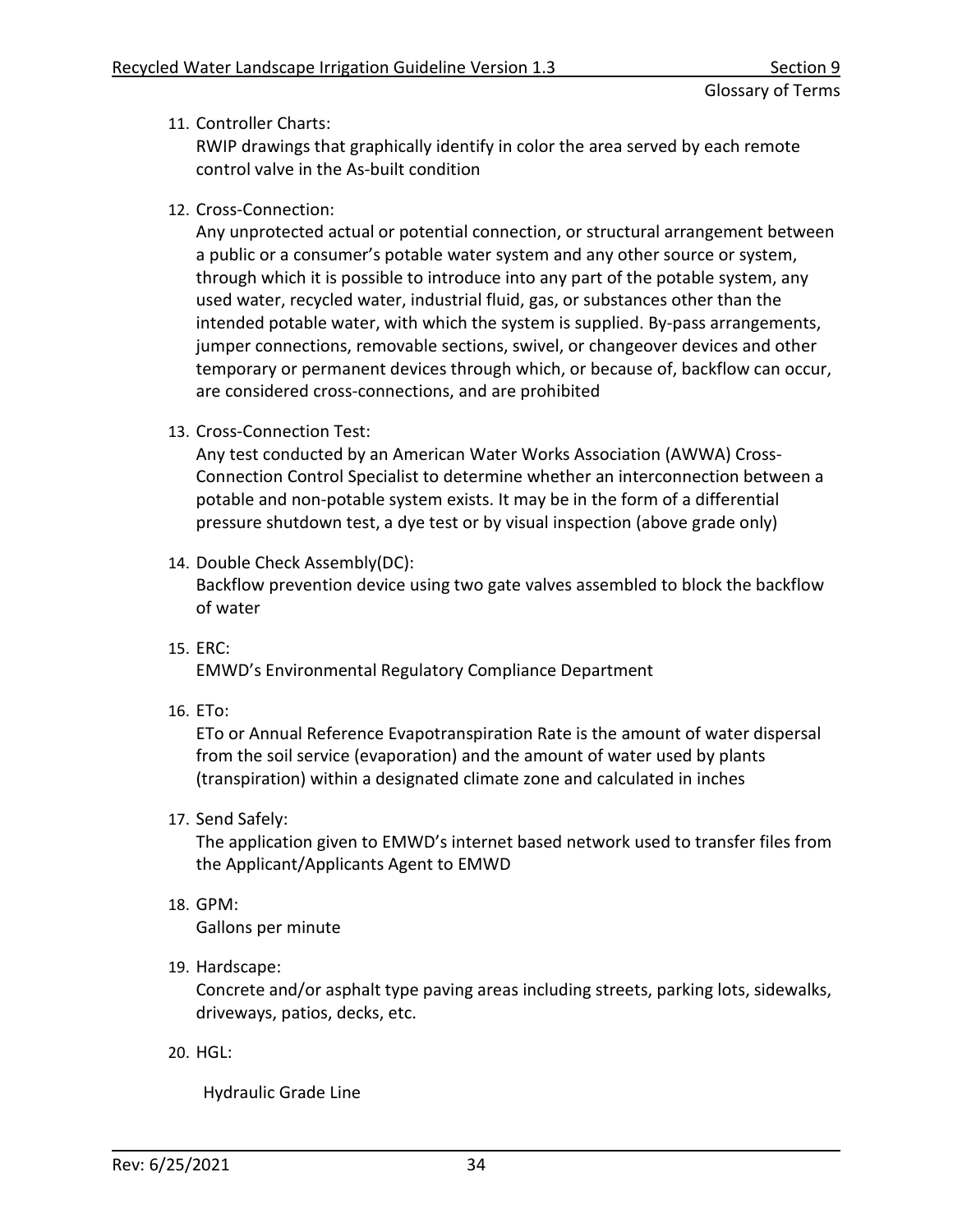21. H.O.A.:

Homeowners Association

22. Inspector:

Any person authorized by EMWD to perform inspections on or off the customer's site before, during, or after construction

23. Landscape Architect:

A registered landscape architect licensed within the State of California and remains in good standing with the licensing board of the State Department of Consumer Affairs and the California Architects Board

24. LMD:

Landscape Maintenance District

25. Mainline:

The Irrigation constant or intermittent pressure pipeline that carries water from the water meter to the irrigation control valve

26. Non-Potable Water:

Non-potable water is not acceptable for human consumption in conformance with Federal, State, and Local drinking water standards

27. On-grade Piping:

On-grade piping is any piping, whether permanent or temporary, conveying water and placed on the soil surface

28. On-site:

All potable and/or recycled water facilities located on the downstream side of the meter. These are facilities that shall be owned, operated, and maintained by the customer

29. Overspray:

Dispersed, airborne particles of recycled water that can be transmitted through the air to locations other than those approved for the direct application of recycled water

30. POC:

Point of Connection; the point where the customer's system ties into the District's system. This is the water meter at the service connection

31. Ponding:

Retention of water on the surface of the ground or other natural or manmade surface, for a period following the cessation of a water use activity or irrigation system cycle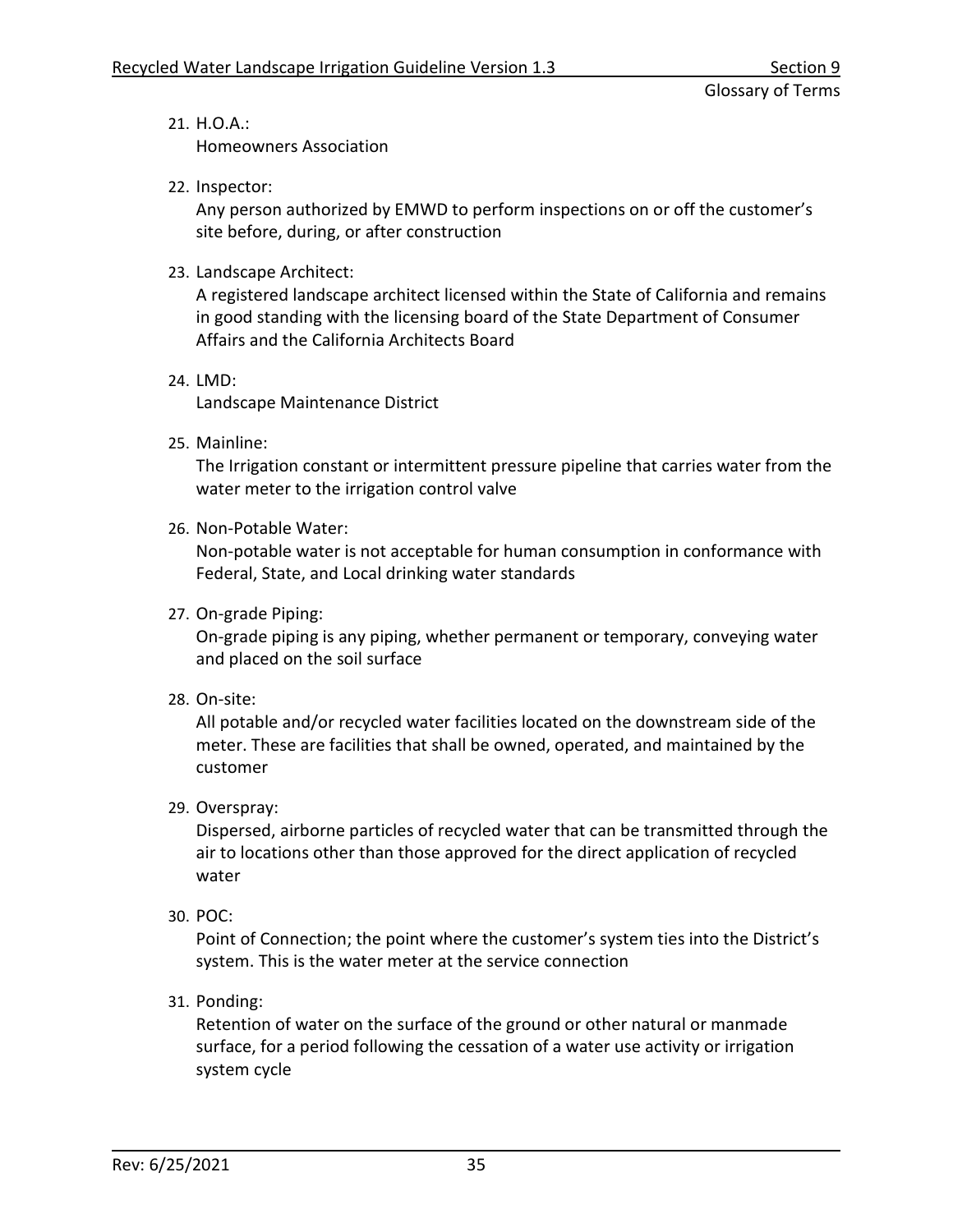32. POS:

Plan of Service; EMWD's process for sites with new facilities required to accommodate the development of the site

33. Potable Water:

Water approved for human consumption that conforms to the latest Federal, State, and local drinking water standards

34. Pre-Construction Conference:

A meeting held at EMWD's office that includes the developer, the landscape architect, the developer's contractor, and landscape contractor. The conference is required prior to any construction activities

35. Project Study Area:

The Project Study Area is the RWUE, which is comprised of multiple Project Site Areas (RWIP's) within a boundary defined by property ownership

36. Project Site Area

The Project Site Area is comprised of an individual tract, parcel, or lot within a boundary delineated by property ownership, maintenance entity, and land use type; i.e., commercial, industrial, manufacturing, park, school, residential, streetscape, medians, open space, basin, mitigation, etc.

37. PSI:

Pounds per square inch

38. Public Facilities:

Any and all recycled water facilities located on the upstream side of the meter, including the meter. These facilities are, or shall be, owned, operated, and maintained by the District

39. Record Drawings:

All drawings (RWUP, RWUE, RWIP, and RWAB) as described within these Guidelines, and as required by EMWD and/or DDW that depict the proposed, installed, or Asbuilt project site condition

40. Recycled Water:

Tertiary-treated water produced from the treatment of municipal wastewater, as defined in Title 22, Division 4, Chapter 3 of the Environmental Health of the California Code of Regulations (Code)

41. Reduced Pressure Principal Backflow Prevention Device (RP):

A type of backflow prevention device used to protect the public system against nonhealth or health hazards. The assembly shall include two independently acting approved check valves together with a hydraulically operating, mechanically independent pressure relief valve located between the check valves and at the same